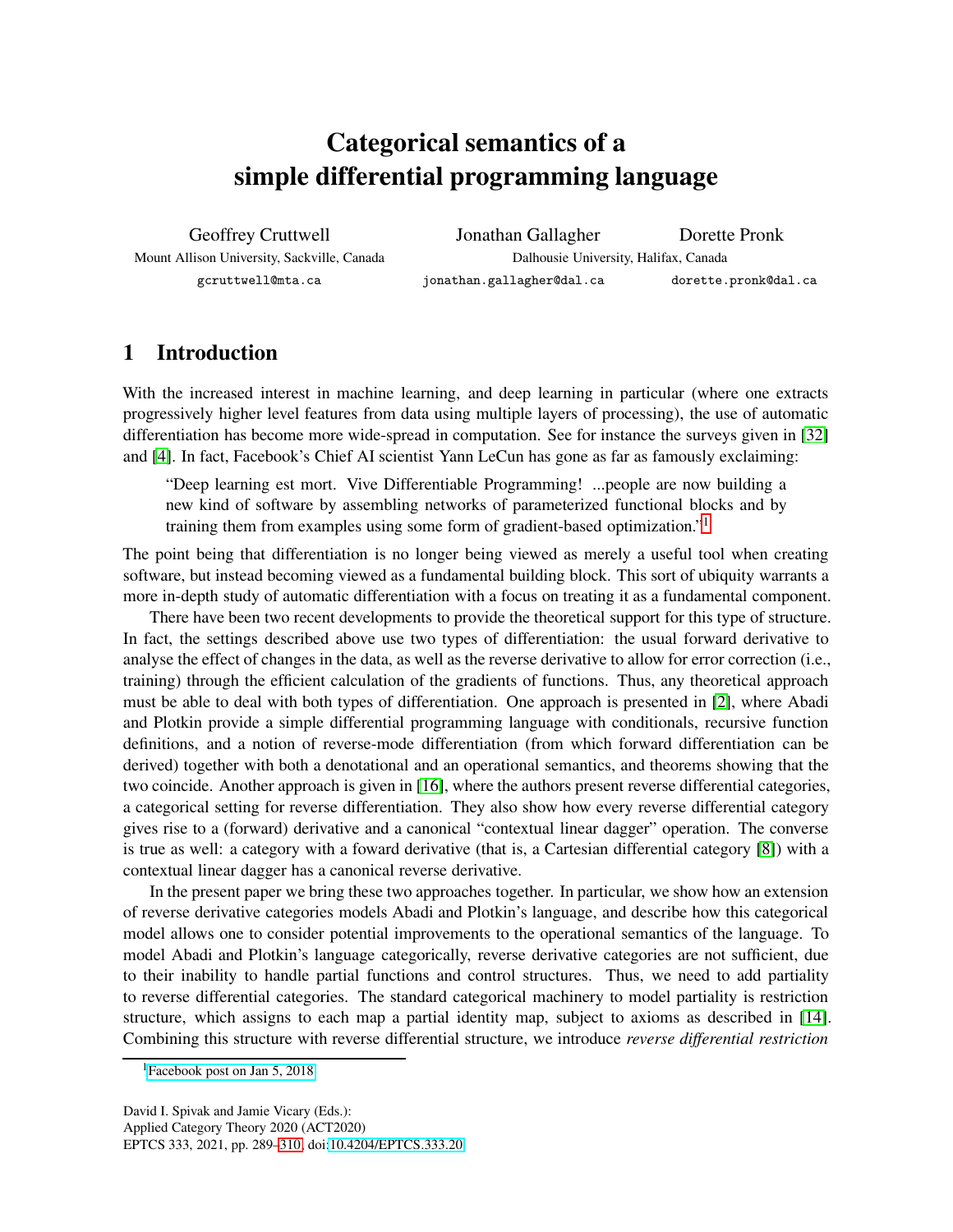*categories*. In addition to the list of axioms  $[RD.1 - 7]$  given for reverse differential categories in [\[16\]](#page-19-2), we require two additional axioms expressing how the restriction of the reverse derivative of a function is related to the restriction of the function itself and what the reverse derivative of a restriction of a function needs to be (cf. Definition [3.1\)](#page-5-0). The results characterizing the relationship between differential and reverse differential categories in terms of a contextual linear dagger extend to the context of restriction categories. We also get for free that the reverse derivative preserves the order on the maps and preserves joins of maps, if they exist.

In Section [4](#page-6-0) we show how Abadi and Plotkin's language can be modelled in a reverse differential restriction category. We do this in two steps: at first we modify their language by omitting general recursion and instead only include while-loops. While-loops can be modelled in terms of recursion, but by separating them out we can see that source-transformation techniques (not discussed explicitly in Abadi and Plotkin but used in some commercial systems such as Theano [\[5\]](#page-19-5), TensorFlow [\[1\]](#page-18-0), and Tangent [\[45\]](#page-21-1)) always hold in our semantics (see Section [4.3\)](#page-10-0); source transformation techniques are not used for general recursion. We also note that in order to be able to push differentiation through the control structure, Abadi and Plotkin need that for each predicate the inverse images of *true* and *false* are both open sets. In the context of restriction categories we model this instead by providing two partially defined maps into the terminal object 1 for each predicate symbol (one for true and one for false) with the requirement that their restrictions do not overlap (cf. Section [4.2\)](#page-8-0).

In the process of modelling Abadi and Plotkin's language, we see that not all our axioms are needed. Specifically, Axioms **[RD.6]** and **[RD.7]** of a reverse differential restriction category (which deal with the behaviour of repeated reverse derivatives) are not strictly necessary to model Abadi and Plotkin's language. However, in the final section of the paper, we show that if these axioms are present, changes can be made to the operational semantics to improve the efficiency and applicability of the simple differential programming language.

Abadi and Plotkin's language represents an approach that makes the reverse derivative a language primitive in a functional language. Other approaches have been proposed to use reverse-mode accumulation for computing the derivative in a functional language. Given a function  $R^n \stackrel{f}{\longrightarrow} R^m$ , Pearlmutter and Siskind [\[39\]](#page-20-1) discuss how to compute the Jacobian matrix of *f* in a functional language by performing transformations on the function's computational graph. This idea is similar to the symbolic differentiation of trace or tape terms in Abadi and Plotkin's language. Elliot [\[26\]](#page-20-2) shows how to view this sort of reverse-mode accumulation using continuations: when a function, written as a composition of simple operations, is written in continuation passing style, the reverse derivative of its computation graph corresponds to a sort of generalized derivative of the continuation. In [\[46\]](#page-21-2), Wang et al extend Pearlmutter and Siskind's work by showing that the move to continuations allows for getting around the *nonlocality* issue in the earlier work. Brunel et al [\[10\]](#page-19-6) extend Wang's work from the point of view of linear logic, and allow for additional analyses based on tracking the linearity of a variable. Abadi and Plotkin's work represents a next step in this area by considering, in addition, control flow structures and general recursive functions.

This current work contrasts to work submitted to ACT 2019 on modelling differential programming using synthetic differential geometry (SDG) (see [\[34,](#page-20-3) [35\]](#page-20-4) for an introduction to SDG). In the previous work a simple differential programming language featuring forward differentiation was introduced and an interpretation into a well-adapted model of SDG was given (see e.g. [\[23\]](#page-20-5) for such models). The focus was on exploring what programming languages features might be able to exist soundly with differential programming. The current work develops the categorical semantics of Abadi and Plotkin's language for reverse differentiation as well as the categorical semantics of source-transformations for their language.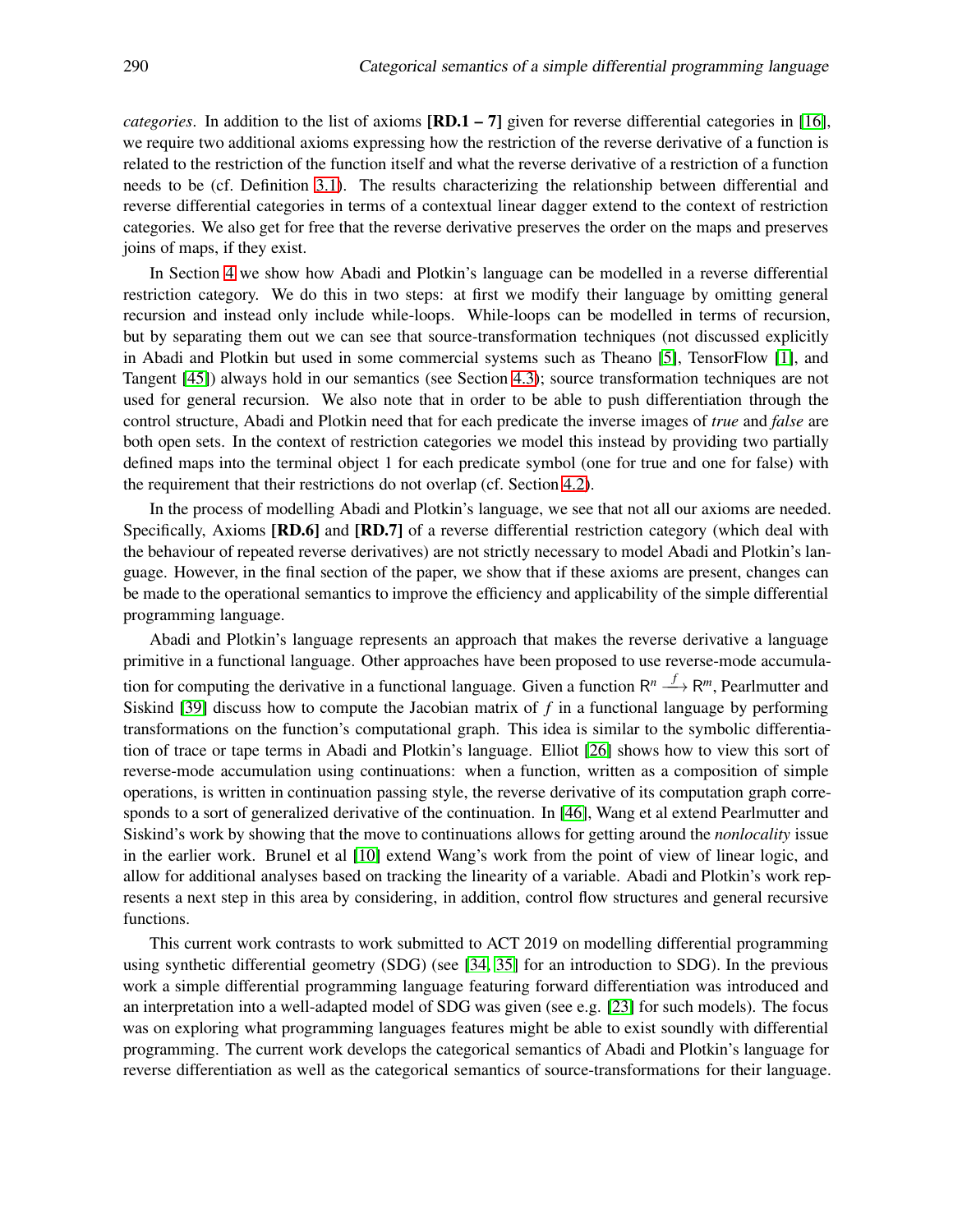In particular we show that the operational semantics is modelled soundly by a denotational semantics into our categorical framework. We will also see that using the axiomatic approach developed here leads to a sound exponential speedup when computing the reverse derivative of looping-phenomena.

### 2 Background: Relevant Categorical Structures

In this section, we briefly review some of the relevant structures from category theory which we will make use of.

#### 2.1 Cartesian and reverse differential categories

The canonical category for differentiation is the category Smooth whose objects are the powers of the reals R ( $R^0 = \{1\}$ , R, R<sup>2</sup>, R<sup>3</sup>, etc.) and whose maps are the smooth (infinitely differentiable) maps between them. To any map  $f : A \rightarrow B$  in this category, there is an associated map

$$
D[f]: A \times A \longrightarrow B
$$

whose value at  $(x, y) \in A \times A$  is  $J(f)(x) \cdot y$ , the Jacobian of f at x, taken in the direction v. This map satisfies various rules; for example, the chain rule is equivalent to the statement that for any maps  $f : A$  $\rightarrow$  *B*,*g* : *B*  $\rightarrow$  *C*,

$$
D[fg] = \langle \pi_0 f, D[f] \rangle D[g].
$$

(Note that we use the path-order for composition, so  $fg$  means "first  $f$  then  $g$ ".) Many other familiar rules from calculus can be expressed via *D*; for example, the symmetry of mixed partial derivatives can be expressed as a condition on  $D^2[f] = D[D[f]]$ .

Definition 2.1. *([\[8,](#page-19-3) Defn. 2.1.1]) A Cartesian differential category or CDC is a Cartesian left additive category (* $[8, Defn. 1.3.1]$  $[8, Defn. 1.3.1]$ ) which has, for any map  $f : A \rightarrow B$ , a map

$$
D[f]: A \times A \longrightarrow B
$$

*satisfying seven axioms [CD.1–7].*

The formulation of CDCs and indeed the other flavours of categories with derivatives we will use have the intent that in  $\langle a, v \rangle D[f]$ , *a* is the point and *v* is the direction; this is in contrast to the original formulation of CDCs which had the point and direction swapped, and we chose the point-direction formulation because most of the literature follows this convention. This causes a change to axioms CD.2,6,7.

While Smooth is the canonical example, there are many others, including examples from infinite dimensional vector spaces, synthetic differential geometry, algebraic geometry, differential lambda calculus, etc: see [\[8,](#page-19-3) [28,](#page-20-6) [11,](#page-19-7) [19,](#page-19-8) [15\]](#page-19-9).

In contrast, the reverse derivative, widely used in machine learning for its efficiency, is an operation which takes a smooth map  $f : A \rightarrow B$  and produces a smooth map

$$
R[f]: A \times B \longrightarrow A
$$

whose value at  $(x, w) \in A \times B$  is  $J(f)^{T}(x) \cdot w$ , the transpose of the Jacobian of f at x, taken in the direction *w*.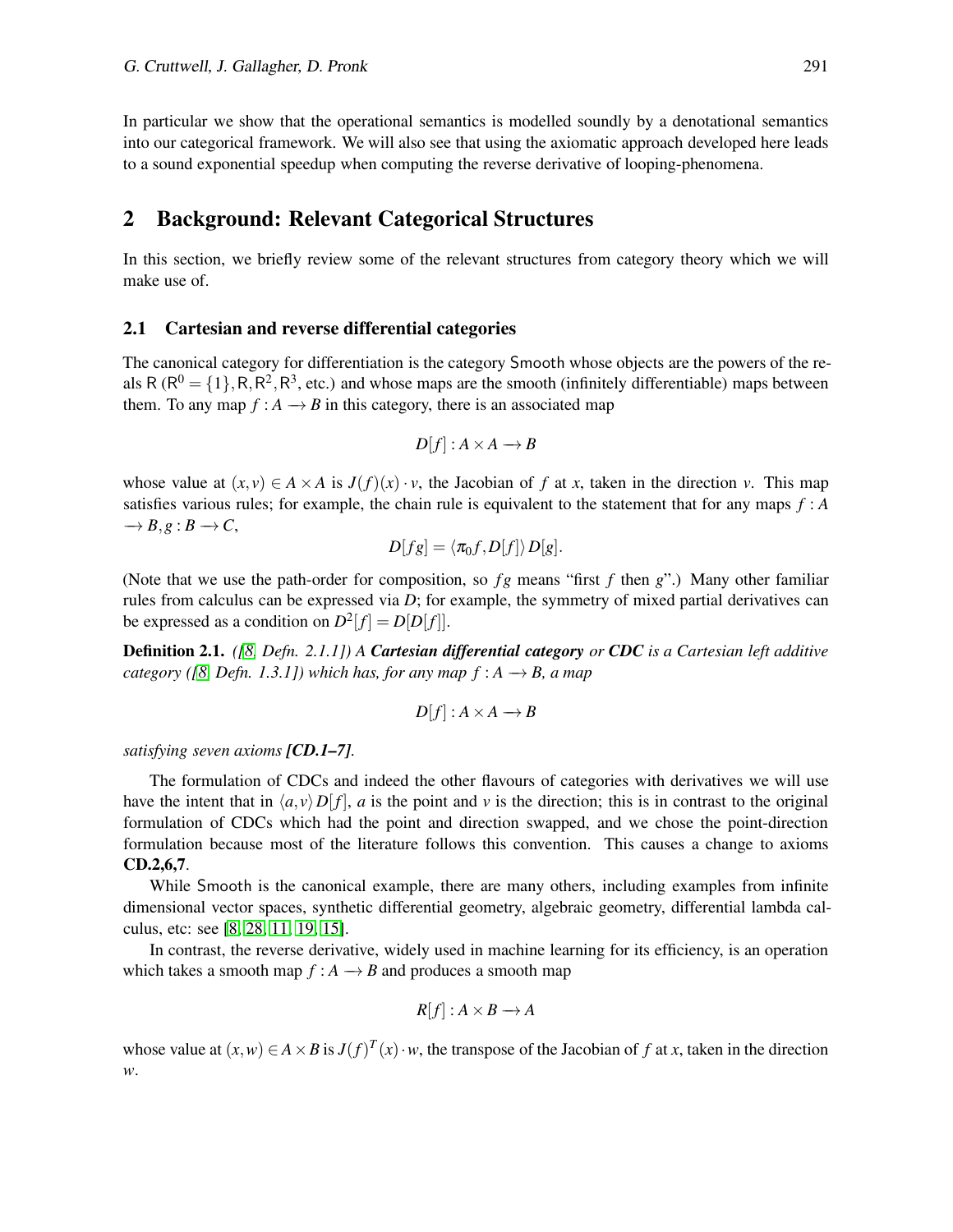There are two possible ways to categorically axiomatize the reverse derivative. One way is to start with a CDC and ask for a dagger structure (representing the transpose); one could then use the dagger with the *D* from the CDC to define a reverse derivative *R*. However, there is some subtlety in this: the dagger structure is only present on the *linear* maps of the category, not on all the maps of the category. The other way is to axiomatize *R* directly, as was done in [\[16\]](#page-19-2).

Definition 2.2. *([\[16,](#page-19-2) Defn. 13]) A reverse differential category or RDC is a Cartesian left additive category which has, for any map*  $f : A \rightarrow B$ *, a map* 

$$
R[f]: A \times B \longrightarrow A
$$

*satisfying seven axioms.*

For example, in this formulation the chain rule is equivalent to [RD.5], the rule that for any maps  $f: A \rightarrow B, g: B \rightarrow C$ ,

$$
R[fg] = \langle \pi_0, (f \times 1)R[g] \rangle R[f].
$$

Moreover, there is something striking about a reverse differential structure: any RDC is automatically a CDC. If one applies the reverse derivative twice, 0's out a component and projects, the result is the forward derivative. That is, the following defines a (forward) differential structure from a reverse differential structure (see [\[16,](#page-19-2) Theorem 16]):

$$
\xrightarrow{\begin{array}{c}\nA \xrightarrow{f} B \\
\hline\nA \times B \xrightarrow{R[f]} A \\
\hline\n(A \times B) \times A \xrightarrow{R[R[f]]} A \times B\n\end{array}}
$$
\n
$$
D[f] := A \times A \xrightarrow{\langle \pi_0, 0, \pi_1 \rangle} (A \times B) \times A \xrightarrow{R[R[f]]} A \times B \xrightarrow{\pi_1} B
$$

Thus, while a "dagger on linear maps" is required to derive an RDC from a CDC, no such structure is required to go from an RDC to a CDC. In fact, one can show that a CDC with a "dagger on linear maps" is equivalent to an RDC: see Theorem 42 in [\[16\]](#page-19-2).

For this reason, as well as the fact that the reverse derivative is of greater importance in machine learning, in this paper we take a reverse differential category to be the primary structure.

#### 2.2 Restriction categories and differential restriction categories

Of course, to model a real-world programming language which involves non-terminating computations, we must also be able to handle partial functions. For this, we turn to restriction categories [\[14\]](#page-19-4), which allow one to algebraically model categories whose maps may only be partially defined. Consider the category of sets and partial functions between them. To any map  $f : A \rightarrow B$  in this category, there is an associated "partial identity" map  $\overline{f}$  :  $A \rightarrow A$ , which is defined to be the identity wherever f is defined, and undefined otherwise. This operation then has various properties such as  $\overline{f} f = f$ . This is then axiomatized:

**Definition 2.3.** *([\[14,](#page-19-4) Defn. 2.1.1]) A restriction category is a category which has for any map f* :  $A \rightarrow B$ , *a map*  $\overline{f}: A \rightarrow A$  *satisfying various axioms.* 

In section [3,](#page-5-1) we will combine restriction structure with reverse differential structure to get the categorical structure we will use to model Abadi and Plotkin's language.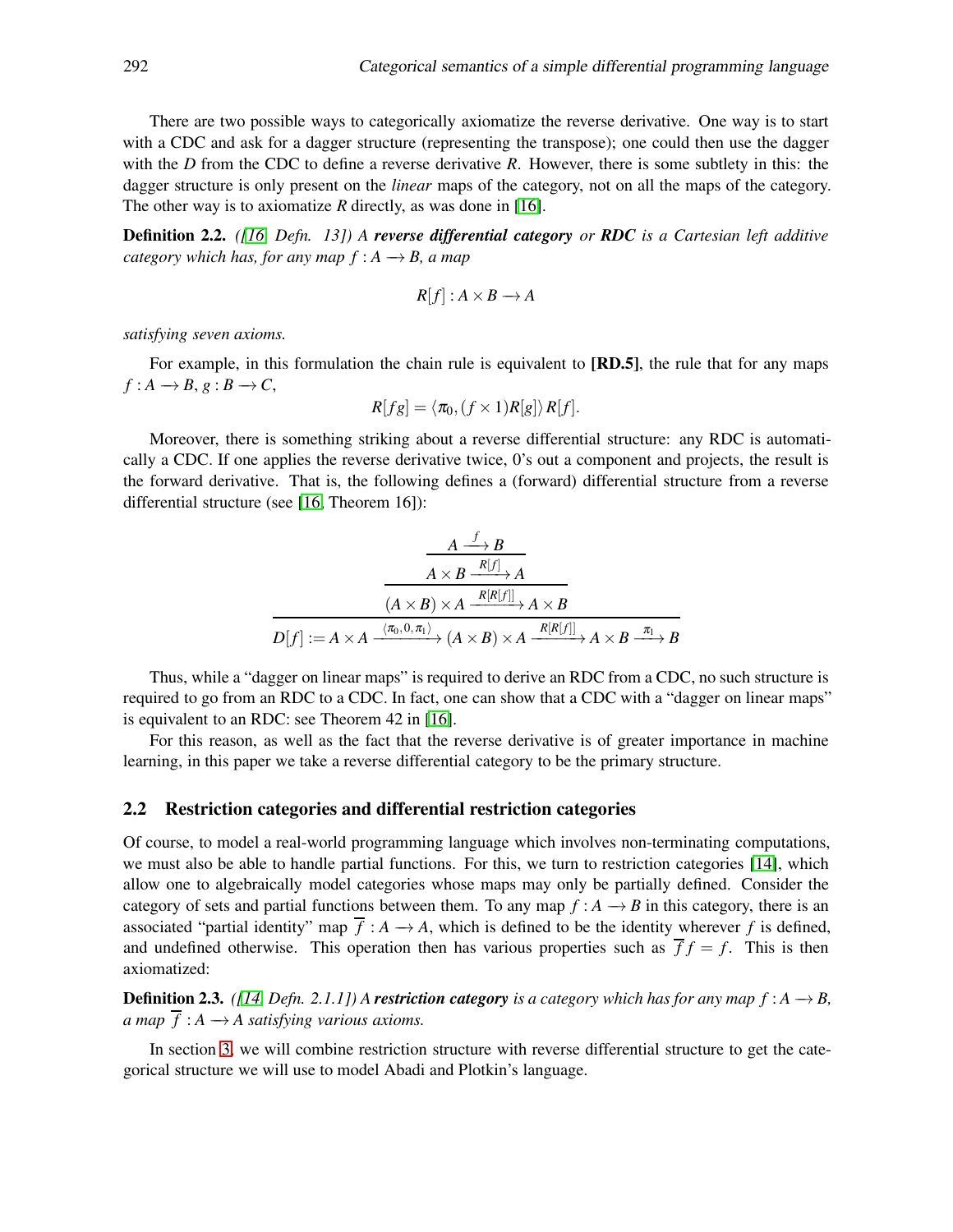Before we get to that, however, we will need to briefly review a few definitions from restriction category theory. It will also be helpful to consider the previously defined combination of restriction structure and (forward) differential structure.

A restriction category allows one to easily talk about when a map is "less than or equal to" a parallel map and when two parallel maps are "compatible":

**Definition 2.4.** *Suppose*  $f, g: A \rightarrow B$  are maps in a restriction category. Write  $f \leq g$  if  $\overline{f}g = f$ , and *write*  $f \sim g$  (and say "*f* is compatible with  $g$ ") if  $\overline{f}g = \overline{g}f$ .

That is,  $f \leq g$  if g is defined wherever f is defined, and when restricted to f's domain of definition, *g* is equal to *f*; *f* ∼ *g* if *f* and *g* are equal where they are both defined. One can show that ≤ is a partial order on each hom-set; in fact, restriction categories are canonically partial order enriched by  $\leq$ .

Being able to "join" two compatible maps will be important when we define control structures such as "if" and "while", as we will being able to discuss when maps are "disjoint".

- **Definition 2.5.** *1. If f,g* :  $A \rightarrow B$  *and there is a least upper bound f*  $\lor$  *g with respect to the partial order defined above, we call f* ∨ *g the join of f and g. Note that this implies that f and g are compatible.*
	- 2. The notion of join extends to families of maps that are pairwise compatible, and we write  $\vee_i f_i$  to *denote the join of the pairwise compatible family.*
	- *3. Say that a map*  $\emptyset$  :  $A \rightarrow B$  *is nowhere defined if*  $\emptyset$  *is the minimum in the partial order.*

*4.* Say that *f*,*g* : *A* → *B* are **disjoint** if  $\overline{f}$ *g* is nowhere defined. Any two disjoint maps are compatible.

The formalization of disjoint joins in a restriction category was given in [\[18\]](#page-19-10) as part of the story of formalizing Hoare semantics in a *classical* restriction category. Further analysis of joins in restriction categories was provided in [\[21\]](#page-20-7). Giles [\[31\]](#page-20-8) used disjoint joins in connecting restriction categories to the semantics of reversible computing. Disjoint joins in partial map categories correspond to disjoint joins of monics, which often give a coproduct (e.g. as in coherent categories). One way to model iteration is to have a traced coproduct, and this can be directly expressed using disjoint joins: this approach was used in formalizing iteration in restriction categories and to build a partial combinatory algebra by iterating a step-function in [\[20,](#page-19-11) [13\]](#page-19-12). The formalization of iteration using disjoint joins was based on the work of Conway [\[22\]](#page-20-9). Another approach to formalizing the semantics of iterative processes in a category using algebraic formalizations was introduced in [\[25\]](#page-20-10), refined in [\[7\]](#page-19-13), and further developed categorically in [\[3\]](#page-19-14).

Finally, it is worth noting that there has been previous work combining CDC structure with restriction structure [\[12\]](#page-19-15). The canonical example of such a category is the category of smooth *partial* maps between the  $R^n$ 's. The partiality acts in a compatible way with the derivative, as  $D[f] : A \times A \rightarrow B$  is entirely defined in the second (vector) component: that is, the only partiality  $D[f]$  has is from f itself. Thus, in a "differential restriction category", one asks that  $D[f] = \overline{f} \times 1$ . These are formulated on top of the notion of *cartesian left additive restriction category*: these are restriction categories with restriction products (which is a lax notion of product for restriction catgories developed in [\[17\]](#page-19-16)) and where each homset is a commutative monoid such that  $x(f+g) = xf + xg$  and  $0f \le 0$ , and finally projections fully preserve addition. The intuition comes from considering partial, smooth functions on open subsets of R<sup>n</sup>: not all smooth functions preserve addition, but smooth functions are addable under pointwise addition.

Definition 2.6. *([\[12,](#page-19-15) Defn. 3.18]) A differential restriction category is a Cartesian left additive restriction category, which has, for each map*  $f : A \rightarrow B$ *, a map* 

$$
D[f]: A \times A \longrightarrow B
$$

satisfying various axioms <sup>[2](#page-4-0)</sup>, including [DR.8]:  $\overline{D[f]} = \overline{f} \times 1$ .

<span id="page-4-0"></span><sup>&</sup>lt;sup>2</sup>There are nine equational axioms mirroring the axioms for reverse differential restriction categories given in the sequel.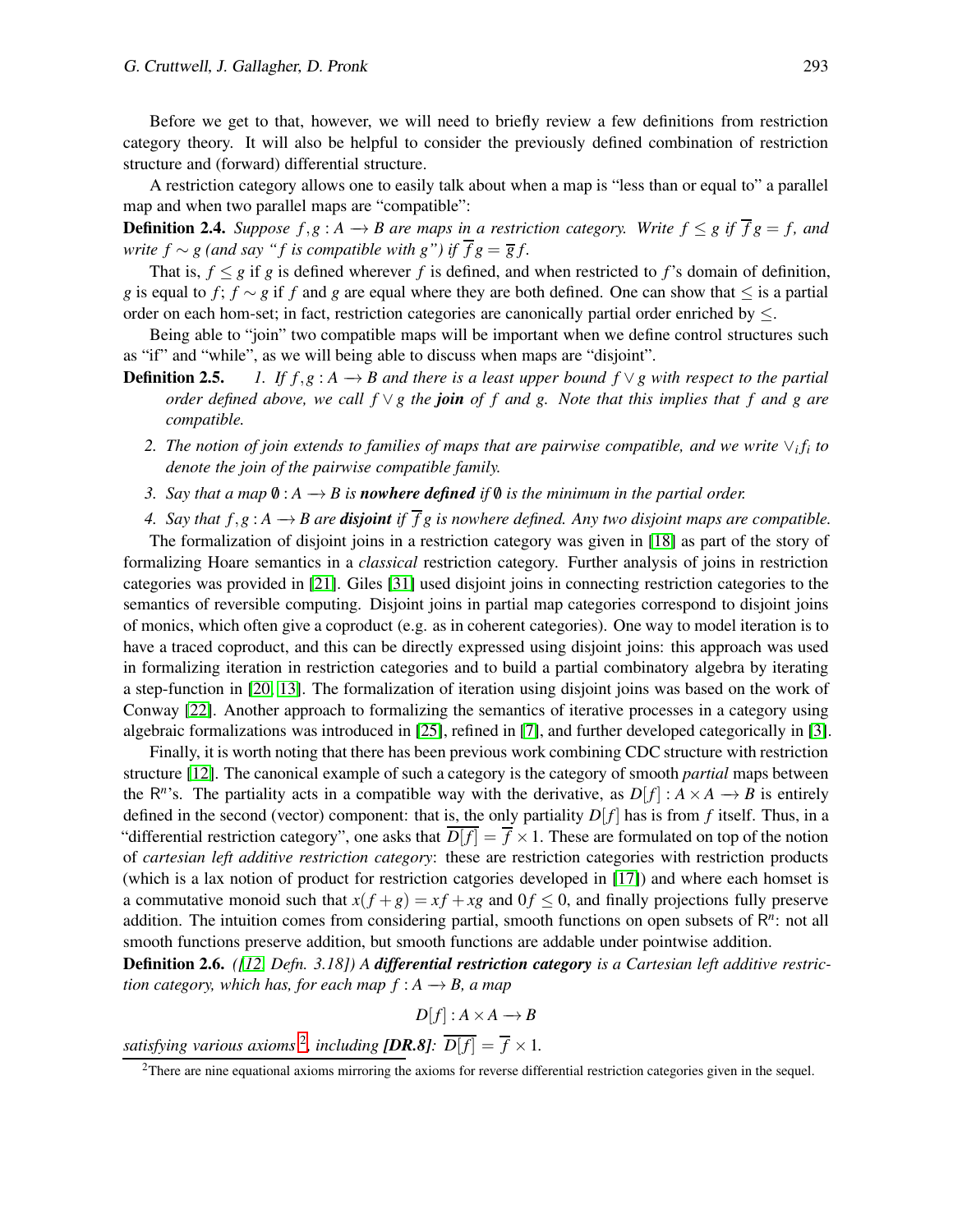## <span id="page-5-1"></span>3 Reverse differential restriction categories

We are now ready to define the new structure which we will use to model Abadi and Plotkin's language.

<span id="page-5-0"></span>Definition 3.1. *A* reverse differential restriction category *or RDRC is a Cartesian left additive restriction category which has an operation on maps:*

$$
\frac{A \xrightarrow{f} B}{A \times B \xrightarrow[R]{} A}
$$

*such that*

**[RD.1]**  $R[f+g] = R[f]+R[g]$  and  $R[0] = 0$ ; **[RD.2]** for all  $a, b, c$ :  $\langle a, b+c \rangle R[f] = \langle a, b \rangle R[f] + \langle a, c \rangle R[f]$  and  $\langle a, 0 \rangle R[f] = \overline{af} 0$ ;  $[RD.3]$   $R[\pi_j] = \pi_1 \iota_j;$  $[\mathbf{RD.4}]$   $R[\langle f, g \rangle] = (1 \times \pi_0)R[f] + (1 \times \pi_1)R[g];$ **[RD.5]**  $R[fg] = \langle \pi_0, \langle \pi_0 f, \pi_1 \rangle R[g] \rangle R[f];$  $[\mathbf{RD.6}]$   $\langle 1 \times \pi_0, 0 \times \pi_1 \rangle$   $(t_0 \times 1)R[R[R| f]]|\pi_1 = (1 \times \pi_1)R[f]$ ;  $[\mathbf{RD.7}]$   $(\iota_0 \times 1)R[R[(\iota_0 \times 1)R[R[f]]\pi_1]]\pi_1 = \mathbf{ex}(\iota_0 \times 1)R[R[(\iota_0 \times 1)R[R[f]]\pi_1]]\pi_1;$  $[RD.8]$   $\overline{R[f]} = \overline{f} \times 1$ ;  $[\mathbf{RD.9}]$   $R[\overline{f}] = (\overline{f} \times 1)\pi_1$ .

As noted above, [RD.5] represents the chain rule, while [RD.8] says that the partiality of  $R[f]$  is entirely determined by the partiality of *f* itself. [RD.9] says how to differentiate restriction idempotents. The other axioms are similar to those for an RDC; for an explanation of what they represent, see the discussion after Definition 13 in [\[16\]](#page-19-2). Also note that term logics have also been given to simplify reasoning in cartesian differential categories [\[8\]](#page-19-3) and differential restriction categories [\[29\]](#page-20-11); a term logic for reverse differential restriction categories exists but will not be discussed further here.

Any Fermat theory [\[24\]](#page-20-12) and more generally any Lawvere theory which is also a cartesian differential category can be given the structure of a reverse differential category; in these cases both the forward and reverse derivatives can be pushed down to sums and tuples of derivatives on maps  $R \to R$ , and here the forward and reverse derivative necessarily coincide. A restriction version of this example is given by considering a topological ring *R* that satisfies the axiom of determinacy (see [\[6\]](#page-19-17)); the category with objects: powers of *R*, and*C* <sup>∞</sup>-maps that are smooth on restriction to an open set form a reverse differential restriction category. This meta-example includes the category Smooth<sub>*P*</sub> of functions that are smooth on an open subset of  $R<sup>n</sup>$ . For an example whose objects are not of the form  $R<sup>n</sup>$ : the coKleisli category of the multiset comonad on the category of relations Rel is a cartesian differential category and the category of linear maps is Rel (see [\[9,](#page-19-18) [8\]](#page-19-3) for details). As Rel is a compact closed self-dual category, and the derivative at a point is linear (hence a map in Rel), one can obtain a reverse derivative on the coKleisli category of the finite multiset comonad on Rel.

Just as with an RDC, we can derive a forward differential restriction structure from a reverse.

Theorem 3.2. *Every reverse differential restriction category* X *is a differential restriction category with the derivative defined as previously (see also [\[16,](#page-19-2) Theorem 16]).*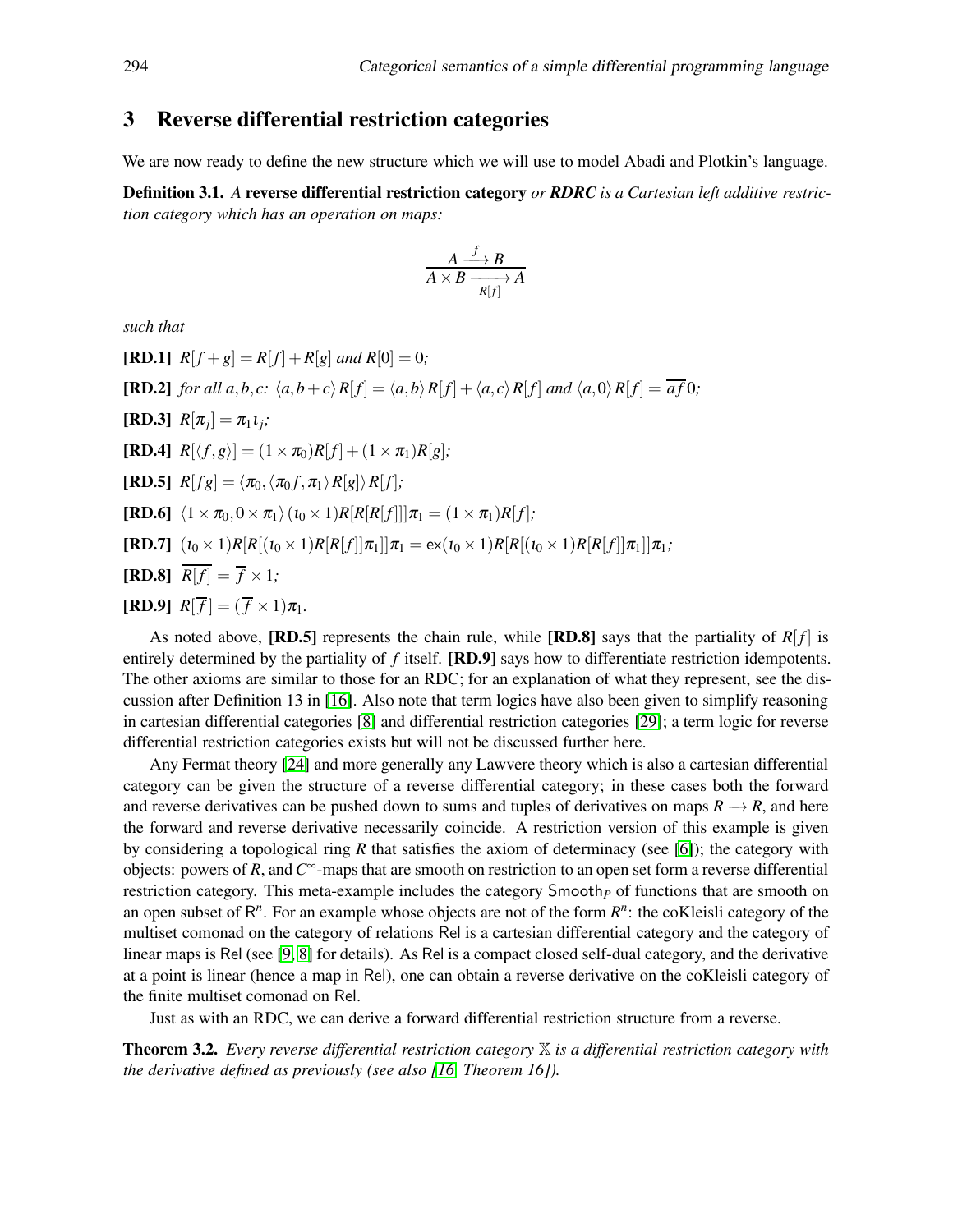Moreover, just as in [\[16,](#page-19-2) Theorem 42], one can prove that a DRC with a "contextual linear dagger" is equivalent to an RDRC; however, for space constraints we will not go into full details here. One must first describe fibrations for restriction categories: these were studied by Nester in [\[37\]](#page-20-13). One can give a version of the simple fibration for a restriction category as well as the dual of the simple fibration (this is remarkable – as the dual of a restriction category is not generally a restriction category). Importantly, maps in the simple fibration have their partiality concentrated in the context i.e.  $\overline{f} = e \times 1$  where  $e = \overline{e}$ . A contextual dagger is a an involution of fibrations  $\text{Lin}(\mathbb{X})[\mathbb{X}] \to \text{Lin}(\mathbb{X})[\mathbb{X}]^*$  where  $\text{Lin}(\mathbb{X})[\mathbb{X}]$  denotes a subfibration of the simple fibration consisting of linear maps in context, using the notion of fibration for restriction categories. From a reverse differential restriction category one obtains such an involution of fibrations from  $(u, f) \mapsto (u, (i_0 \times 1)R[f]\pi_1)$ , and the second component is sometimes written  $f^{\dagger[I]}$  where *I* is the context object. There are a few subtleties that we will also not go further into here.

The reverse derivative automatically preserves the induced partial order (from the restriction structure) and joins, if they exist:

**Proposition 3.3.** *If* X *is a reverse differential restriction category, then for any*  $f, g : A \rightarrow B, f \leq g$ implies  $R[f] \le R[g]$ , and if X has joins, then for any pairwise compatible family  $\{f_i\}$ ,  $R[\vee_i f_i] = \vee_i R[f_i]$ .

As we shall see, we will not strictly need [RD.6] and [RD.7] to model Abadi and Plotkin's language; thus, we make the following definition:

Definition 3.4. *A basic reverse differential restriction category (or basic RDRC) is a structure satisfying all the requirements for an RDRC except* [RD.6] *and* [RD.7]*.*

However, as we discuss in the final section, using axioms [RD.6] and [RD.7] allows one to consider improvements to the operational semantics of the language.

## <span id="page-6-0"></span>4 Interpretation of a simple differential language

We will make use of the language defined by Abadi and Plotkin [\[2\]](#page-19-1). We will make one modification up front. We will first consider the language without recursive function definitions and instead with whileloops (called SDPL); after showing the semantics works out, we will then add recursive definitions back in (called SDPL<sup>+</sup>). We remark that while the presentation of SDPL given in Plotkin and followed here is parametrized over a single generating type; however, we can add arbitrary generating types as long as those types have operations that provide the structure of a commutative monoid.

In [\[2\]](#page-19-1), Abadi and Plotkin remarked that there are two approaches to differentiating over control structures: there are source transformations used in systems such as TensorFlow [\[1\]](#page-18-0) and Theano [\[5\]](#page-19-5) and there is the execution trace method used in systems such as Autograd [\[36\]](#page-20-14) and PyTorch [\[38\]](#page-20-15). The source transformation method for dealing with derivatives of control structures defines a way to distribute the derivative into control structures; for example

$$
\frac{\partial \text{ if } B \text{ then } M \text{ else } N}{\partial x}
$$

would be replaced by

if B then 
$$
\frac{\partial m}{\partial x}
$$
 else  $\frac{\partial n}{\partial x}$ 

The execution trace allows defining a symbolic derivative on simpler terms with no control structures or derivatives, and then evaluating a term enough so that there are no control structures or derivatives present, allowing a symbolic trace through the derivative. This must be done at runtime – for example,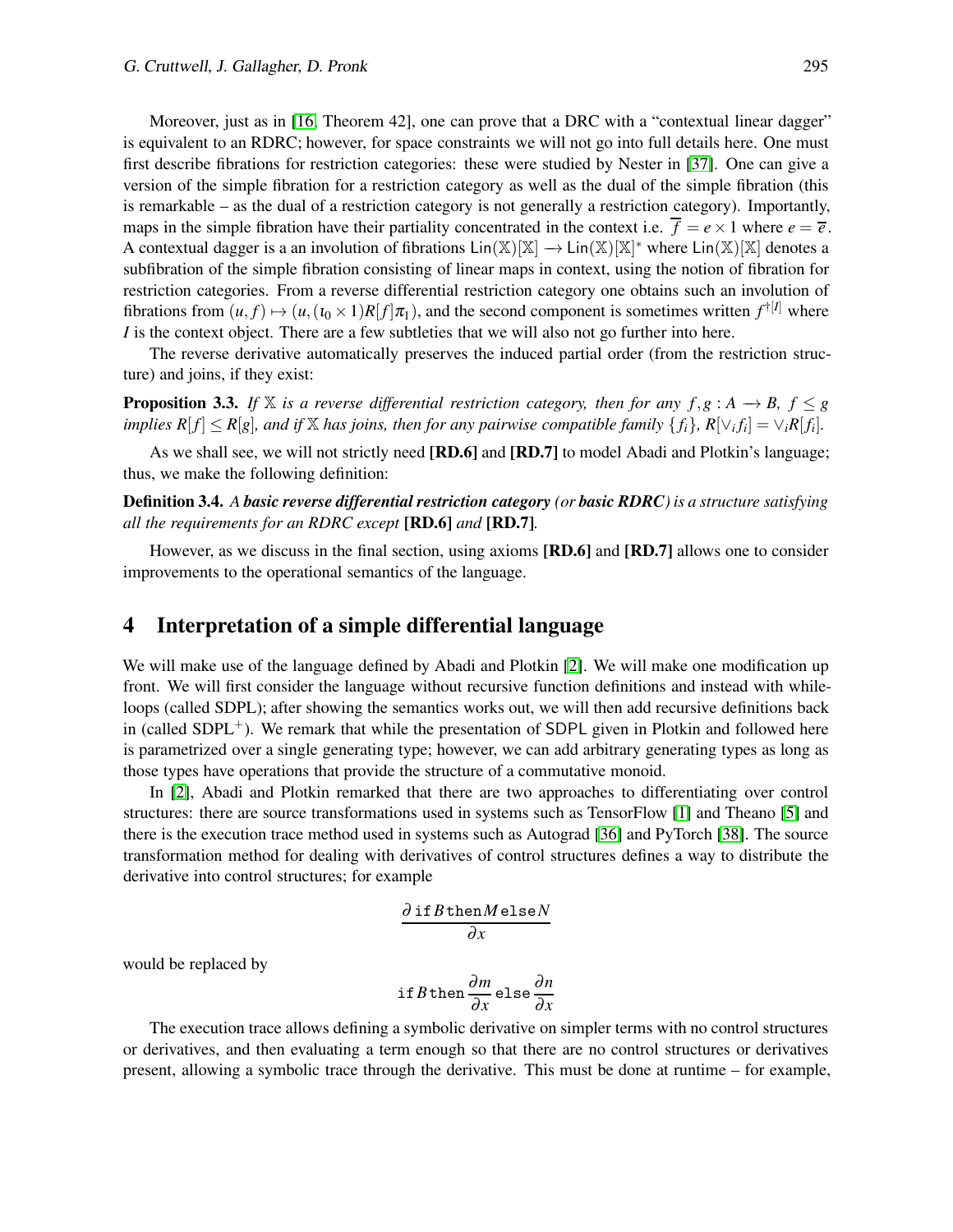| $\Gamma, x : A \vdash x : A$                                                                                                                                                                                                                                                          | $r \in \mathsf{R}$<br>$\Gamma\vdash r$ : real                                                           | $\Gamma \vdash m$ : real $\Gamma \vdash n$ : real<br>$\Gamma \vdash m+n$ : real     |
|---------------------------------------------------------------------------------------------------------------------------------------------------------------------------------------------------------------------------------------------------------------------------------------|---------------------------------------------------------------------------------------------------------|-------------------------------------------------------------------------------------|
| $\Gamma \vdash m : T$ op : $T \rightarrow U \in \Sigma$<br>$\Gamma \vdash op(m): U$                                                                                                                                                                                                   | $\Gamma \vdash m : T \quad \Gamma, x : T \vdash n : U$<br>$\Gamma \vdash \texttt{let} x : T = minn : U$ |                                                                                     |
| $\Gamma \vdash m: U \quad \Gamma \vdash n: T \qquad \Gamma \vdash m: U \times T \qquad \Gamma \vdash m: U \times T$<br>$\Gamma \vdash * : 1 \quad \Gamma \vdash (m,n)_{U,T} : U \times T \quad \Gamma \vdash \mathsf{fst}_{U,T}(m) : U \quad \Gamma \vdash \mathsf{snd}_{U,T}(m) : T$ |                                                                                                         |                                                                                     |
| $\Gamma \vdash b \quad \Gamma \vdash m : T \quad \Gamma \vdash n : T$<br>$\Gamma \vdash \texttt{if} \, b$ thenmelsen: T                                                                                                                                                               |                                                                                                         | $p:U\vdash b$ $p:U\vdash f:U$<br>$p:U\vdash \mathtt{while} b$ do $f:U$              |
| $\Gamma, x: U \vdash m: T \quad \Gamma \vdash a: U \quad \Gamma \vdash v: T$<br>$\Gamma \vdash v.\mathsf{rd}(x:U.m)(a):U$                                                                                                                                                             |                                                                                                         |                                                                                     |
| $\Gamma \vdash$ true                                                                                                                                                                                                                                                                  | $\Gamma\vdash$ false                                                                                    | $\Gamma \vdash m : U$ pred : $U \in \text{Pred}$<br>$\Gamma\vdash \mathsf{pred}(m)$ |

<span id="page-7-0"></span>Table 1: Typing rules for SDPL

we need to know when differentiating over an if-then-else statement which branch was taken, and once this control structure is eliminated the derivative can be computed on the simpler resultant term. This has the advantage of making it simpler to adapt to derivatives over more subtle structures such as recursive function definitions. Since it's done at runtime, it can performed by a source-transformation by a JIT compiler ensuring efficiency.

#### 4.1 The core language SDPL

The types of SDPL are given by the following grammar:

$$
Ty := \mathsf{real} \, | \, 1 \, | \, Ty \times Ty
$$

Powers are assumed to be left-associated so real<sup> $n+1$ </sup> := real<sup>n</sup> × real. To form the raw terms of SDPL we assume a countable supply of variables, a set of typed operation symbols Σ, and a set of typed predicate symbols Pred. The raw terms are then defined by the following grammar:

$$
m := x | r (r \in R) | m + m | op(m) (op \in \Sigma) | \text{let } x : Ty = m \text{ in } m
$$
  
 
$$
| * | (m, n)_{Ty, Ty} | \text{fst}_{Ty, Ty}(m) | \text{snd}_{Ty, Ty}(m) | \text{if } b \text{ then } m \text{ else } n
$$
  
 
$$
| \text{while } b \text{dom} | m \text{.rd}(x : T.m)(m)
$$

 $b :=$ pred $(m)$  (pred  $\in$  Pred) | true | false

Note that the typing rules will disallow inputs or outputs to come from boolean terms. This is to ensure that all typed terms are differentiable with respect to every argument. The typing rules for SDPL are given in Table [1.](#page-7-0) In the typing rules,  $\Gamma$  is assumed to be a list of typed variables  $\Gamma = [x_i : A_i]_{i=1}^n$  where  $A_i \in T$ y. Free variables are defined in the usual way; note that let expressions bind the variable *x* and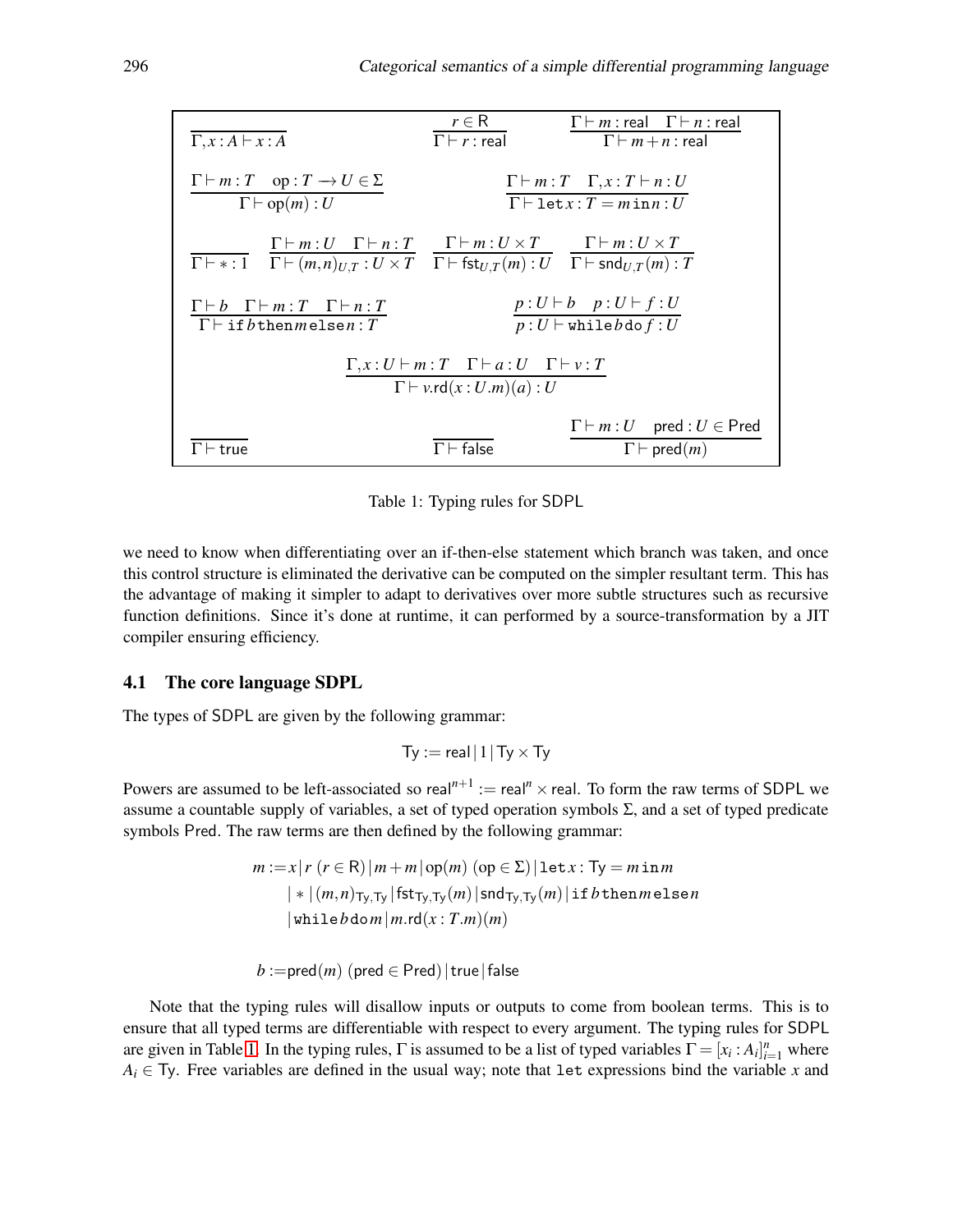when forming the reverse differential term  $v \cdot r d(x : U.m)(a)$  the variable x is also bound. The reverse differential expression may be read as "the reverse differential of *m* with respect to *x* evaluated at the point *a* in the direction *v*."

#### <span id="page-8-0"></span>4.2 Categorical interpretation of SDPL

Let X be a basic reverse differential restriction category with countable joins of disjoint maps. An **interpretation structure** for SDPL into  $X$  is given by a tuple of structures:

$$
(A \in \mathbb{X}_0, (1 \xrightarrow{a_r} A)_{r \in \mathsf{R}}, [\![\underline{\cdot}]\!] , [\![\underline{\cdot}]\!]_T, [\![\underline{\cdot}]\!]_F)
$$

and we extend such a structure to an interpretation of all the terms of SDPL as explained below. We must first interpret types, and to begin we need an object *A* from X to carry our signatures. We also require that *A* has a point  $1 \stackrel{a_r}{\longrightarrow} A$  for each element  $r \in R$  (since we must interpret R constants which are part of SDPL)<sup>[3](#page-8-1)</sup>. With such an  $A$  we define an interpretation of types:

$$
\llbracket 1 \rrbracket := 1 \qquad \llbracket \text{real} \rrbracket := A \qquad \llbracket T \times U \rrbracket := \llbracket T \rrbracket \times \llbracket U \rrbracket
$$

We extend the interpretation to contexts:

$$
\llbracket \cdot \rrbracket := 1 \qquad \llbracket x : U \rrbracket := \llbracket U \rrbracket \qquad \llbracket \Gamma, x : U \rrbracket := \llbracket \Gamma \rrbracket \times \llbracket U \rrbracket
$$

We also require an interpretation of each operation symbol op :  $T \to U \in \Sigma$  of the correct type:  $\llbracket op \rrbracket : \llbracket T \rrbracket$  $\rightarrow$  [*U*]. We additionally require two interpretations of each predicate symbol pred : *U* ∈ Pred: [pred]<sub>*T*</sub> :  $\llbracket U \rrbracket \to 1$  and  $\llbracket \text{pred} \rrbracket_F : \llbracket U \rrbracket \to 1$  such that  $\llbracket \text{pred} \rrbracket_T \llbracket \text{pred} \rrbracket_F = \emptyset$ . To summarize:

$$
\Sigma(U,T) \xrightarrow{\llbracket \cdot \rrbracket} \mathbb{X}(\llbracket U \rrbracket, \llbracket T \rrbracket) \qquad \mathsf{Pred}(U) \xrightarrow{\llbracket \cdot \rrbracket_{T}, \llbracket \cdot \rrbracket_{F}} \mathbb{X}(\llbracket U \rrbracket, 1)
$$

The intent for giving two interpretations of predicate symbols is that we must give an interpretation of the "true" part of the predicate and the "false" part. In [\[2\]](#page-19-1) an interpretation of predicate symbols is given as maps  $\llbracket U \rrbracket \to \{\text{true}, \text{false}\}$  with the property that the preimages of both true and false are open. This necessarily makes the interpretation of a predicate partial or trivial, and moreover it is equivalent to giving an interpretation of predicate symbols into disjoint open sets of  $\llbracket U \rrbracket$ , which is again equivalent to giving an interpretation into disjoint predicates on  $\llbracket U \rrbracket$ . A way around this non-standard interpretation of predicates is given by taking the manifold completion [\[33,](#page-20-16) [15\]](#page-19-9) of the model, noting that  $1 + 1$  is a manifold, and then requiring that we map into  $1+1$  by an atlas morphism, which will necessarily yield two disjoint restriction idempotents on the domain. Another approach is to use the Heyting negation of the associated restriction idempotent, noting that this will always be disjoint from the starting map. These two approaches have interesting relationships with the approach we take, but their full development wil not be pursued in this work.

We then extend the interpretation to all terms inductively. Most of these interpretations are standard; the more novel parts are the interpretations of if, while, and reverse derivatives.

Proj:

• 
$$
[\![x:U\vdash x:U]\!]:=1_{[\![U]\!]};
$$

<span id="page-8-1"></span><sup>&</sup>lt;sup>3</sup>It is not strictly necessary that SDPL contains a constant for every  $r \in R$  – as long as we include 0 we could only require constants that we actually use, such as the computable reals.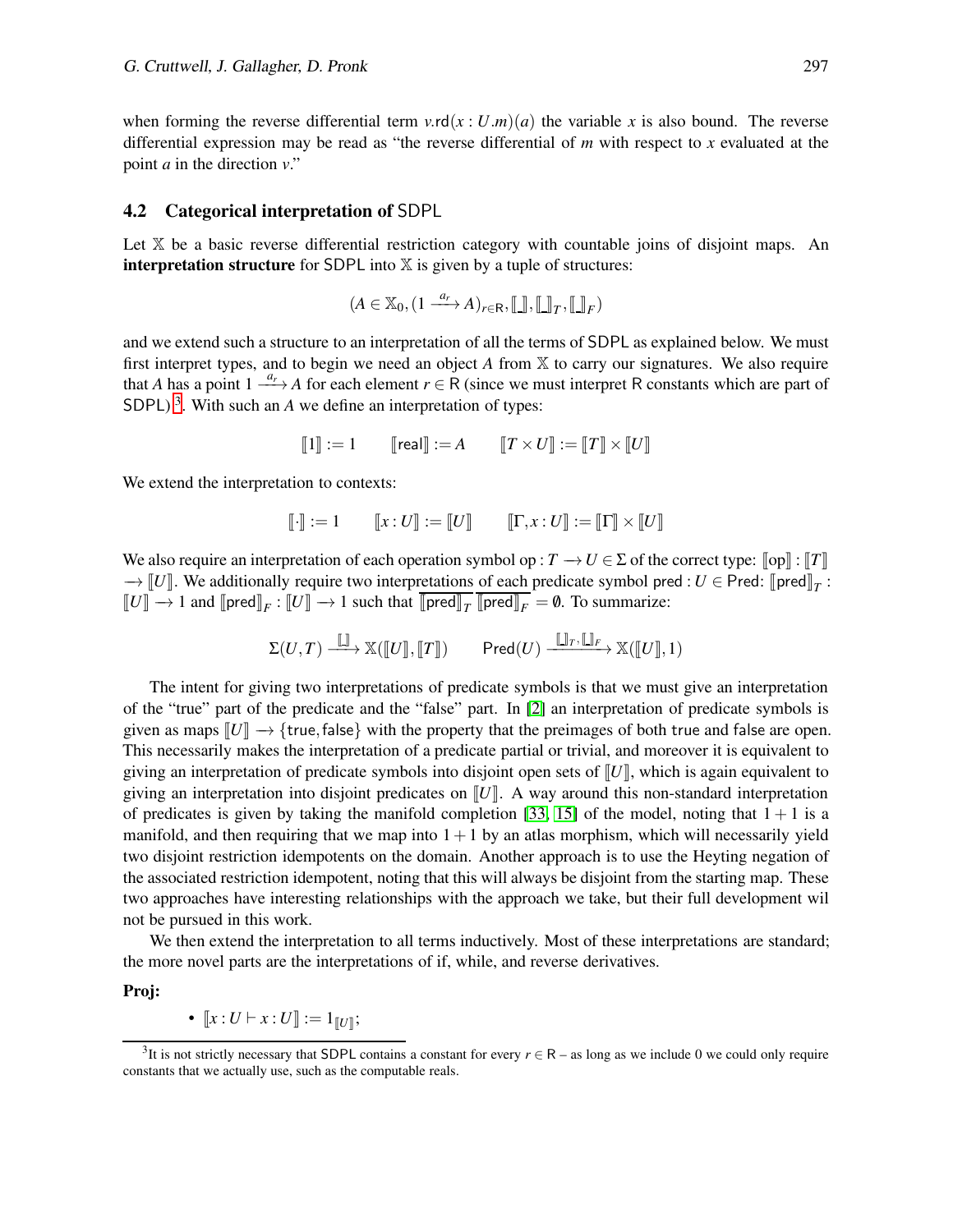• 
$$
[\![\Gamma, x : U \vdash x : U]\!] := [\![\gamma]\!] \times [\![U]\!] \xrightarrow{\pi_1} [\![U]\!];
$$
  
\n•  $[\![\Gamma, y : U \vdash x : T]\!] := [\![\gamma]\!] \times [\![U]\!] \xrightarrow{\pi_0} [\![\gamma]\!] \xrightarrow{[\![\Gamma \vdash x : T]\!]} [\![T]\!].$ 

Real operations:

• We define  $[\![\Gamma \vdash 0 \,:\, \text{real}]\!] := [\![\Gamma]\!] \stackrel{0}{\longrightarrow} A$  and for the other elements  $[\![\Gamma \vdash r \,:\, \text{real}]\!] := [\![\Gamma]\!] \stackrel{!}{\longrightarrow} 1$  $\frac{a_r = \llbracket r \rrbracket}{\longrightarrow} A = \llbracket \mathsf{real} \rrbracket$ 

• 
$$
\llbracket \Gamma \vdash m+n : \mathsf{real} \rrbracket := \llbracket \Gamma \rrbracket \xrightarrow{\llbracket \Gamma \vdash m : \mathsf{real} \rrbracket + \llbracket \Gamma \vdash n : \mathsf{real} \rrbracket} \mathsf{real} \rrbracket
$$

**Operation terms:** Given op :  $T \rightarrow U \in \Sigma$ 

$$
\llbracket \Gamma \vdash \mathrm{op}(m) : U \rrbracket := \llbracket \Gamma \rrbracket \xrightarrow{\llbracket \Gamma \vdash m : T \rrbracket} \llbracket T \rrbracket \xrightarrow{\llbracket \mathrm{op} \rrbracket} \llbracket U \rrbracket
$$

Let:

$$
\llbracket \Gamma \vdash \texttt{let} x : T = m \texttt{in} \, n : U \rrbracket := \llbracket \Gamma \rrbracket \xrightarrow{\langle 1, \llbracket \Gamma \vdash m : T \rrbracket \rangle} \llbracket \Gamma \rrbracket \times \llbracket T \rrbracket \xrightarrow{\llbracket \Gamma, x : T \vdash n : U \rrbracket} \llbracket U \rrbracket
$$

Product terms:

\n- \n
$$
\begin{aligned}\n &\bullet \quad \llbracket \Gamma \vdash \ast : 1 \rrbracket := \llbracket \Gamma \rrbracket \xrightarrow{\cdot} 1 \\
 &\bullet \quad \llbracket \Gamma \vdash (m, n)_{A, B} : A \times B \rrbracket := \llbracket \Gamma \rrbracket \xrightarrow{\langle \llbracket \Gamma \vdash m : A \rrbracket, \llbracket \Gamma \vdash n : B \rrbracket \rangle} \llbracket A \rrbracket \times \llbracket B \rrbracket \\
 &\bullet \quad \llbracket \Gamma \vdash \mathsf{fst}(m)_{A, B} : A \rrbracket := \llbracket \Gamma \rrbracket \xrightarrow{\llbracket \Gamma \vdash m : A \times B \rrbracket} \llbracket A \rrbracket \times \llbracket B \rrbracket \xrightarrow{\pi_0} \llbracket A \rrbracket\n \end{aligned}
$$
\n
\n

 $\bullet \quad \llbracket \Gamma \vdash \mathsf{snd}(m)_{A,B} : B \rrbracket := \llbracket \Gamma \rrbracket \xrightarrow{\llbracket \Gamma \vdash m : A \times B \rrbracket} \llbracket A \rrbracket \times \llbracket B \rrbracket \xrightarrow{\pi_1} \llbracket B \rrbracket$ 

Control structures:

$$
\llbracket \Gamma \vdash \texttt{if } b \texttt{then } m \texttt{else } n : U \rrbracket := \overline{\llbracket \Gamma \vdash b \rrbracket_T} \, \llbracket \Gamma \vdash m : U \rrbracket \vee \overline{\llbracket \Gamma \vdash b \rrbracket_F} \, \llbracket \Gamma \vdash n : U \rrbracket
$$
\n
$$
\llbracket p : A \vdash \texttt{while } b \texttt{dom} : A \rrbracket := \bigvee_{i=0}^{\infty} \left( \left( \overline{\llbracket p : A \vdash b \rrbracket_T} \, \llbracket p : A \vdash m : A \rrbracket \right)^i \, \overline{\llbracket q : A \vdash b \rrbracket_F} \right)
$$

Reverse derivatives:

$$
\begin{aligned}\n[\![\Gamma \vdash v.\mathsf{rd}(x:T.m)(a):T]\!] \\
:= \llbracket \Gamma \rrbracket \xrightarrow{\langle \langle 1, [\![\Gamma \vdash a:T]\!] \rangle, [\![\Gamma \vdash v:U]\!] \rangle} \left(\llbracket \Gamma \rrbracket \times [\![T]\!] \right) \times [\![U]\!] \xrightarrow{R[[\![\Gamma,x:T \vdash m:U]\!] \pi_1} \ll \llbracket T \rrbracket\n\end{aligned}
$$

**Boolean terms:**  $[\![\Gamma \vdash \text{true}]\!]_T := [\![\Gamma]\!] \stackrel{!}{\longrightarrow} 1$  and  $[\![\Gamma \vdash \text{true}]\!]_F := \emptyset$ . Likewise,  $[\![\Gamma \vdash \text{false}]\!]_T := \emptyset$  and  $\llbracket \Gamma \vdash \mathsf{false} \rrbracket_F :=!$ . Finally for any pred  $\in \mathsf{Pred}(A)$ :

$$
\llbracket \Gamma \vdash \mathsf{pred}(m) \rrbracket_H := \llbracket \Gamma \rrbracket \xrightarrow{\llbracket m \rrbracket} \llbracket A \rrbracket \xrightarrow{\llbracket \mathsf{pred} \rrbracket_H} 1
$$

where *H* ranges over  $\{T, F\}$ .

For a brief explanation of the interpretation of while-loops, for  $f : A \rightarrow A$  we set  $f^0 = id$  and  $f^{n+1} =$ *f f <sup>n</sup>* . Then our interpretation says either the guard was false, or it was true and we executed *m* and then it was false, or it was true and we executed *m* and it was still true and we executed *m* again and then it was false, and so on. This yields

$$
\llbracket \text{while } b \text{ do } m \rrbracket := \llbracket b \rrbracket_F \vee \llbracket b \rrbracket_T \llbracket m \rrbracket \llbracket b \rrbracket_F \vee \llbracket b \rrbracket_T \llbracket m \rrbracket \llbracket b \rrbracket_T \llbracket m \rrbracket_T \llbracket b \rrbracket_F \vee \cdots
$$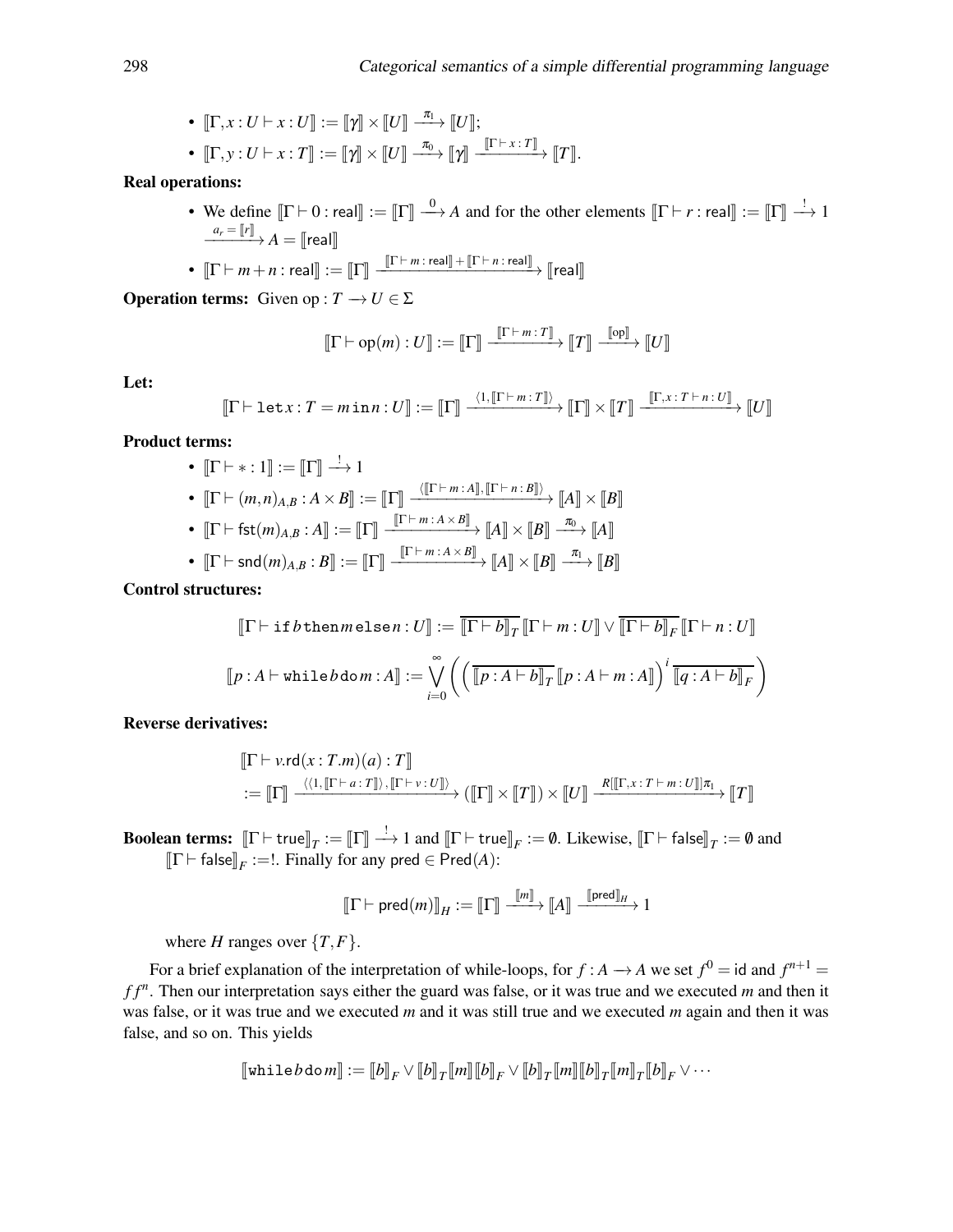#### <span id="page-10-0"></span>4.3 Categorical semantics of source code transformations

In this section we show that the interpretation above always soundly models source code transformations for differentiating if-then-else statements and while-loops.

**Proposition 4.1.** *In an interpretation structure on a basic RDRC, for any terms*  $\Gamma, x : U \vdash m : T, \Gamma, x :$  $U \vdash n : T, \Gamma \vdash a : U$ , and  $\Gamma \vdash v : T$  and for any predicate  $\Gamma, x : U \vdash B$  we have

$$
\begin{aligned} &\left[\Gamma \vdash v.\mathsf{rd}(x:U.\mathit{if}b\mathit{themm\,elsen})(a)\right] \\ &= \left[\Gamma \vdash \mathit{if}(\mathit{let}x = a\mathit{inb})\mathit{then}v.\mathsf{rd}(x:U.m)(a)\mathit{else}v.\mathsf{rd}(x:U.n)(a)\right]\end{aligned}
$$

Corollary 4.2 (If-then-else transformation). *In an interpretation structure on a basic RDRC, we always have*

$$
\llbracket \Gamma, x : U \vdash v.\mathsf{rd}(x : U.\mathsf{if}b\mathsf{then}m\mathsf{else}n)(x) \rrbracket
$$

$$
= \llbracket \Gamma, x : Y \vdash \mathsf{if}b\mathsf{then}v.\mathsf{rd}(x : U.m)(x)\mathsf{else}v.\mathsf{rd}(x : U.n)(x) \rrbracket
$$

Turning to iteration, if a while-loop terminates, then while  $b$  do  $f$  is  $f^n$  for some  $n$ . The forward derivative admits a tail recursive description:

$$
D[f^{n+1}] = \langle \pi_0 f, D[f] \rangle D[f^n]
$$

SDPL has two admissable operations: dagger and forward differentiation.

$$
m^{\dagger[\Gamma]} := y \cdot \text{rd}(x.m)(0) \qquad \text{fd}(x.m)(a) \cdot \nu := \texttt{let} \, z = v \, \texttt{in} \, (y \cdot \text{rd}(x.m)(a))^{\dagger[\Gamma]}
$$

where the *y* in  $m^{\dagger}[\Gamma]$  is fresh. The recursive description of  $D[f^n]$  is useful in proving the following:

Proposition 4.3 (Forward-differentiation for while-loops). *In an interpretation structure on a basic RDRC,*

- *1. For any*  $\Gamma, x : A \vdash m : B$ ,  $\lbrack \lbrack \mathsf{fd}(x.m)(a).y \rbrack = \langle \langle 1, \lbrack \lbrack a \rbrack \rangle, \lbrack \lbrack y \rbrack \rangle \langle 1 \times \mathfrak{t}_1 \rangle D[\lbrack \lbrack m \rbrack \rbrack]$
- *2. For any x* : *A*  $\vdash$  *f* : *A we have*  $\mathbb{F}$  fd(*x*.whileb do *f*)(*a*).*v* $\mathbb{F}$  $=\mathbb{F} \left[ \left| \det(z) - \det(z) \right| \leq \limsup(z) \cdot \sin \left( \frac{\partial z}{\partial x} \right) \cdot \sin \left( \frac{\partial z}{\partial y} \right) \cdot \sin \left( \frac{\partial z}{\partial y} \right) \cdot \sin \left( \frac{\partial z}{\partial x} \right) \cdot \sin \left( \frac{\partial z}{\partial y} \right) \cdot \sin \left( \frac{\partial z}{\partial y} \right) \cdot \sin \left( \frac{\partial z}{\partial y} \right) \cdot \sin \left( \frac{\partial z}{\partial y} \right) \cdot \sin \left( \frac{\partial z}{\partial y} \right) \cdot \sin \left( \$

On the other hand, the reverse derivative satisfies:

$$
R[f^{n}](a,b) = R[f](a,R[f](f(a),R[f](f(f(a)),\cdots,b)))
$$

Which looks at first glance to be head recursive, and not like something that can be implemented by an iteration. However, with [RD.6], we can do the following:

$$
R[f^{n+1}] = D[f^{n+1}]^{\dagger[A]} = (T(f)^n D[f])^{\dagger[A]}
$$
 where  $T(f) = \langle \pi_0 f, D[f] \rangle$ 

This is the basis of the following source transformation for while-loops.

Corollary 4.4 (Reverse-differentiation of while-loops). *In an interpretation structure on an RDRC, let*  $z : A \vdash f : A$  and  $z : A \vdash b$ ; then we have

$$
\begin{aligned} &\mathbb{[}\nu\colon A\vdash \nu.\mathsf{rd}(x.\mathit{whileb}\,\mathit{dof})(a)\mathbb{]}\nonumber\\ &=\left[\!\!\left[\nu\colon\! A\vdash (\vdash\mathit{let}x=a,y=v\,\mathit{insnd}(\mathit{while}\,\pi_0\mathit{b}\,\mathit{do}\,(\pi_0f,\mathit{fd}(x.f)(x).y)))^{\dagger[\cdot]}\right]\!\!\right] \end{aligned}
$$

*where* †[.] *denotes the dagger defined above with respect to the empty context.*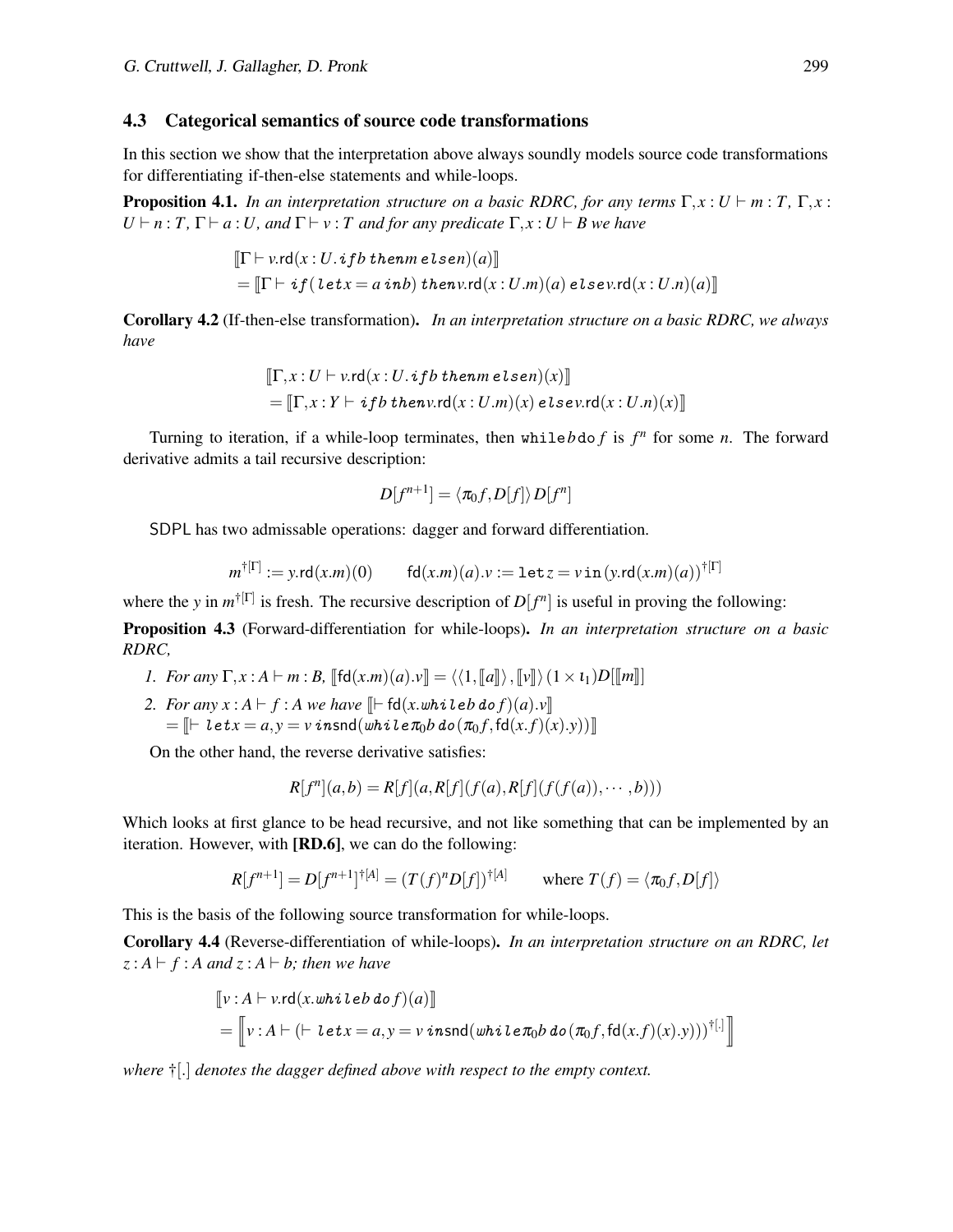#### 4.4 Smooth recursive definitions

Until now we discussed the semantics of a fragment of the language described by [\[2\]](#page-19-1). We formally extended their language with while-loops to isolate their behaviour, but missed out on recursive function definitions. Given general recursion, one can implement loops using tail recursion. We now move to discuss their full language with recursive function definitions. This language will be called  $SDPL^+$ . To give such an extension, we introduce two new raw terms

$$
m := m
$$
 as before  $|f(m)|$   $letrec f(x) := min n$ 

In the above, when we form  $f(a)$ , the symbol  $f$  is taken to be a free function variable, and the term letrec  $f(x) := m \text{ in } n$  binds the variable x in m and the function variable f in m and n. However, these function variables are of a different sort than ordinary variables because they have arity. That is  $f(a)$ only makes sense if *a* : *B* and *f* has arity  $B \to C$ , which we write as  $f : B \to C$ . Thus, our typing/term formation rules will have two sorts of contexts, one to record function names and the other for ordinary variables. Our terms in context then have the form  $\Phi|\Gamma \vdash m : B$ , and to update the rules from before, just add  $\Phi$  to all the contexts. The two new rules are

$$
\frac{\Phi, f: A \to B|\Gamma \vdash m: A}{\Phi, f: A \to B|\Gamma \vdash f(m): B} \qquad \frac{\Phi, f: A \to B|x: A \vdash m \quad \Phi, f: A \to B|\Gamma \vdash n: C}{\Phi|\Gamma \vdash \text{letrec}(f(x)) := m \text{ in } n: C}
$$

We will now give the interpretation of recursive definitions and calls in a basic reverse differential join restriction category. But first, we will review a basic bit of intuition of recursive function theory in case the reader is unfamiliar.

We often write computable functions  $A \stackrel{f}{\longrightarrow} B$  as  $f(n) := m$ , but it is usually helpful to think of f as simply a name for the unnamed function  $\lambda n$ *m* and then write  $f = \lambda n$ *m*. The idea is that as a computation *f* has an internal representation that uses the variable *n* somewhere. If *f* is recursive then that means that the symbol *f* also appears in *m*, and thus it is a function that depends on itself. To break this cycle we then abstract out the symbol *f* too. We write  $f := \lambda f \cdot \lambda n \cdot m$ . This creates a function

$$
\operatorname{\mathsf{Fun}}(A,B)\stackrel{f}{\longrightarrow} \operatorname{\mathsf{Fun}}(A,B)
$$

*f* takes an arbitrary computable function  $A \stackrel{h}{\longrightarrow} B$  and creates a function that uses *h* instead of *f* anywhere *f* was used in the body *m*.

To give a quick example, consider the computable function  $fac(n) := if n < 1$  then  $1 \text{ else } n * fac(n-$ 1). Then

$$
\underline{\mathsf{fac}}(h)(n) := \mathtt{if} \, n < 1 \, \mathtt{then} \, 1 \, \mathtt{else} \, n * h(n-1)
$$

The point is that this new function is not recursive. However, it is instructive to see what happens when we apply it to the function it represents. As an exercise, we leave it to the reader to prove that

$$
\underline{\mathsf{fac}}(\mathsf{fac}) = \mathsf{fac}
$$

In other words, the recursive function fac is a *fixed point* of the functional fac. It is also the best fixed point of fac in the sense that it is the least defined function that is a fixed point of fac. This works in general, given any recursive function *r* it may be obtained as the least fixed point of *r*.

To model least-fixed-point phenomena we will use the notion of a pointed directed complete partial order or (DCPPO) for short. The first use of DCPPOs to model recursive phenomena is due to Scott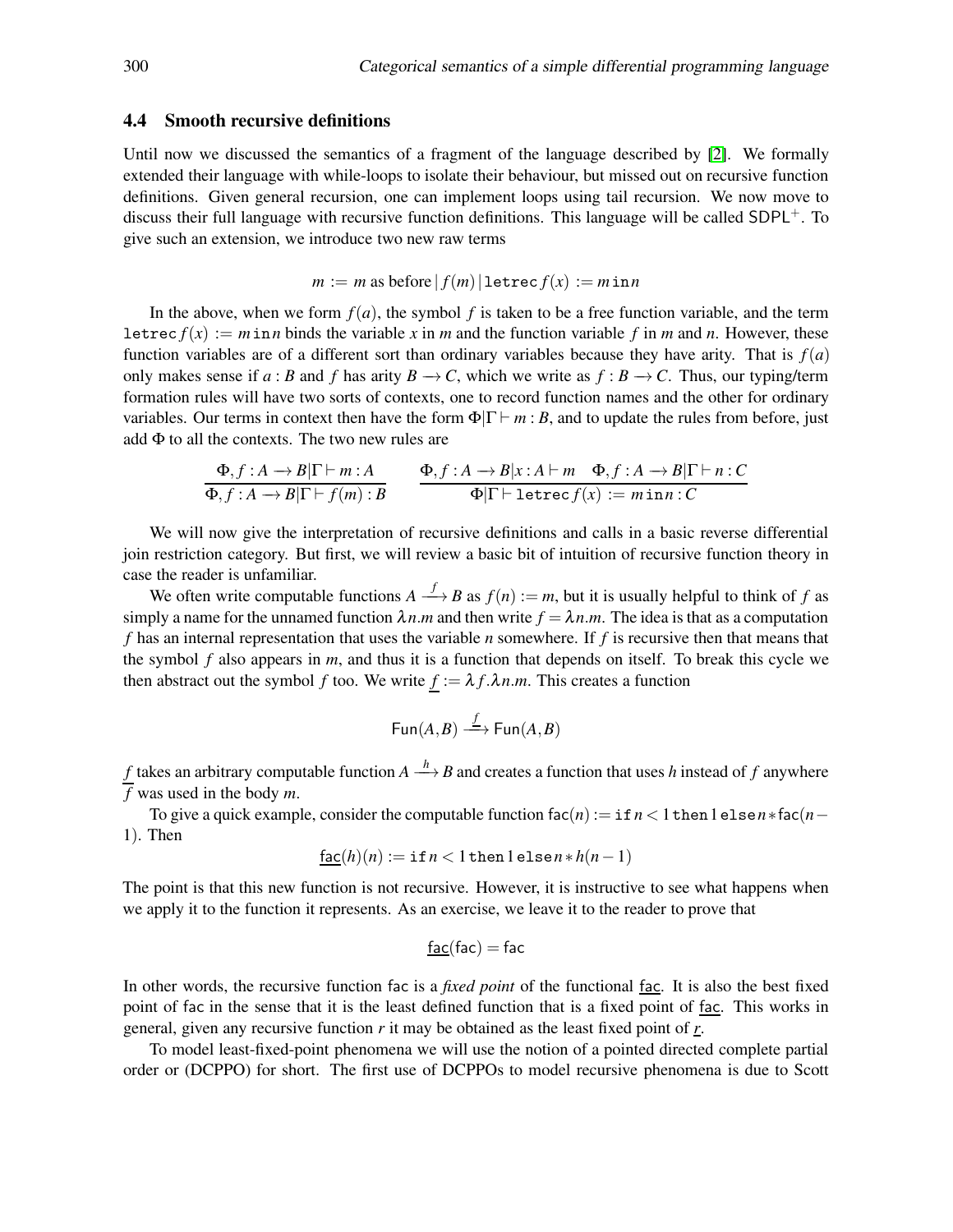[\[41\]](#page-20-17) in giving models of the untyped  $\lambda$ -calculus. DCPPOs are used in the semantics of the functional programming language PCF in [\[40\]](#page-20-18). Abstract DCPPO-enriched categories of partial maps were used in modelling the semantics of the functional programming language FPC in [\[27\]](#page-20-19). The DCPPO structure on homsets of Smooth*<sup>P</sup>* was used in [\[2\]](#page-19-1) to provide a semantics of SDPL. The approach taken here generalizes [\[2\]](#page-19-1) to an arbitrary basic reverse differential join restriction category, highlights the structural aspects of the interpretation, and uses the axioms of such a category to derive some simplifications to the operational behaviour. A connection of  $\omega$ -CPPOs and restriction categories was introduced using the delay monad in [\[44\]](#page-21-3).

**Definition 4.5.** *Let*  $(D, \leq)$  *be a partial order. A subset*  $A \subseteq D$  *is* **directed** *if* A *is nonempty and any two elements*  $f, g \in A$  have an upper bound in A; i.e., there is an  $h \in A$  with  $f, g \leq h$ . A partial order  $(D, \leq)$ *is a* **directed complete partial order** if every directed subset A has a supremum written  $\bigvee_{a \in A} a \in D$ . A *directed complete partial order is* pointed *(DCPPO) if there is a supremum for the empty set, that is a minimal element*  $\emptyset \leq d$  *for all*  $d \in D$ .

*By a* morphism of DCPPOs  $(P, \leq) \stackrel{g}{\longrightarrow} (Q, \leq)$  we mean a function g on the underlying sets that *is monotone and preserves suprema. We observe minimally that the category of DCPPOs is Cartesian closed.*

<span id="page-12-1"></span>Lemma 4.6. *[\[42\]](#page-20-20) Let* (*D*,≤) *be a DCPPO. Then*

- *1.* Every morphism  $D \stackrel{g}{\longrightarrow} D$  has a least fixed point; i.e. a  $u \in D$  such that  $g(u) = u$ .
- 2. For any other DCPPO  $(P, \leq)$  every morphism  $P \times D \stackrel{g}{\longrightarrow} P$  has a parametrized fixed point; i.e., a  $P \stackrel{u}{\longrightarrow} D$  such that



*In other words, for each*  $x \in P$ ,  $u(x)$  *is a fixed point of g(x,). This parametrized fixed point is often denoted*  $\mu_v$ *.g*(*\_,y*) *and as the fixed point of g*(*x, \_) by*  $\mu_v$ *.g*(*x,y*)*.* 

Join restriction categories are DCPPO enriched:

<span id="page-12-0"></span>Proposition 4.7. *Let* X *be a restriction category. Then with respect to the order enrichment of restriction categories:*

- *1.* X *is a join restriction category then the enrichment lies in DCPPOs.*
- *2. If* X *has joins and restriction products then those products are DCPPO enriched products; i.e.,*  $\mathbb{X}(A,B\times C) \simeq \mathbb{X}(A,B)\times \mathbb{X}(A,C)$  *qua an isomorphism of DCPPOs. Moreover, the "contraction*" *operator"*

$$
\mathbb{X}(A,B) \xrightarrow{\Delta_A} \mathbb{X}(A,A \times B)
$$

*that sends A*  $\stackrel{f}{\longrightarrow}$  *B to A*  $\stackrel{\langle 1,f\rangle}{\longrightarrow}$  *A*  $\times$  *B is a morphism of DCPPOs.* 

*3. If* X *has joins and is a Cartesian left additive restriction category, then the addition on homsets*

$$
\mathbb{X}(A,B) \times \mathbb{X}(A,B) \xrightarrow{+} \mathbb{X}(A,B)
$$

*is a morphism of DCPPOs.*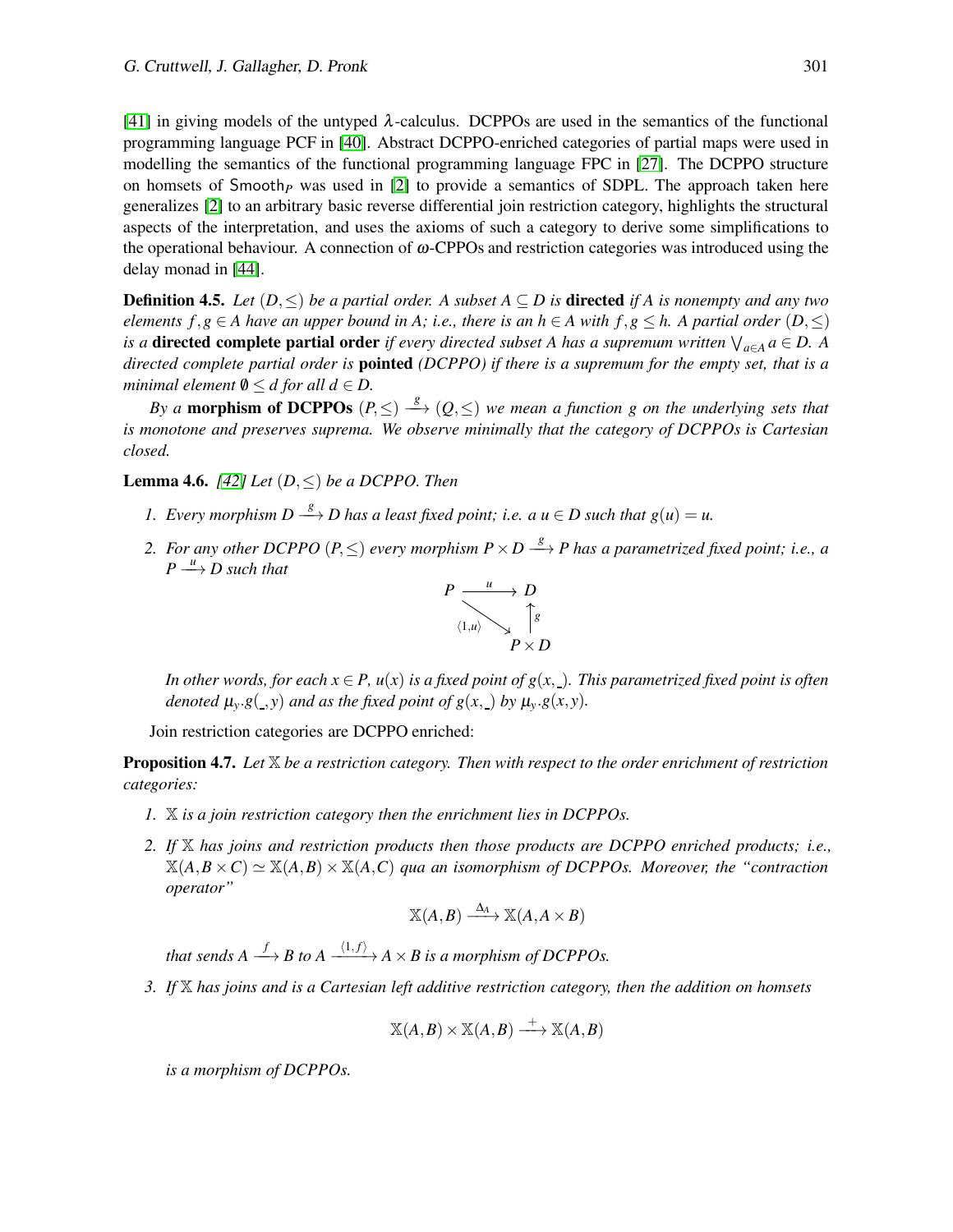*4. If* X *is a reverse differential join restriction category then the operation of reverse differentiation*

$$
\mathbb{X}(A,B) \xrightarrow{R[\underline{.}]} \mathbb{X}(A \times B,A)
$$

#### *is a morphism of DCPPOs.*

Parts *2*–*4* of Proposition [4.7](#page-12-0) implies that certain operations we will need to form from monotone and join preserving maps will again be monotone and join preserving.

To give the categorical semantics of  $SDPL^+$ , we must extend the interpretation developed in section [4.2.](#page-8-0) To begin we first give the interpretation of function contexts. The idea being that a free function symbol could be any map of the correct type, the interpretation of function contexts is given as a product of homsets.

$$
[\![\boldsymbol\Phi]\!]:=1 \qquad [\![\boldsymbol\Phi,f:A\rightarrow B]\!]:=[\![\boldsymbol\Phi]\!] \times \mathbb{X}([\![A]\!],[\![B]\!])
$$

The interpretation of a term in context  $\Gamma \vdash m : B$  constructed a map  $\llbracket \Gamma \rrbracket = \mathbb{F}^m$ ,  $\llbracket B \rrbracket$ . With function contexts, the maps we build now depend on the morphism from  $\mathbb{X}(\llbracket A \rrbracket, \llbracket B \rrbracket)$  to fill in the call to a function. That is, the interpretation is now a function

$$
[\![\Phi]\!]\xrightarrow{[\![\Phi]\Gamma\vdash m:B]\!]} \mathbb{X}([\![\Gamma]\!], [\![B]\!])
$$

Now, we are building a function and to do so it suffices to build a map in  $\mathbb{X}(\llbracket \Gamma \rrbracket, \llbracket B \rrbracket)$  for each element  $\phi \in [\![\Phi]\!]$ . We write  $[\![m]\!]_\phi$  for the value of  $[\![m]\!]$  at  $\phi$ . The construction is by induction and for the terms from SDPL, the construction is exactly the same with the addition of a  $\phi$  subscript decorating the terms appropriately. For example,  $[\![\Phi]\Gamma\vdash \texttt{let} x = m \texttt{in} n]\!]_{\phi} := \left\langle 1, [\![m]\!]_{\phi} \right\rangle [\![n]\!]_{\phi}$ . However, we can build the interpretation entirely using external structure by induction as well.

For example, interpretation of  $\text{let } x = m \text{ in } n$  may be given using the "contraction operator", and this construction is element free.

$$
\begin{array}{c}\n\left[\Phi\right] \xrightarrow{\langle [\![m]\!], [\![n]\!]\rangle} \mathbb{X}([\![\Gamma]\!], [\![A]\!]) \times \mathbb{X}([\![\Gamma]\!]\times [\![A]\!], [\![B]\!]) \xrightarrow{\Delta_\Gamma \times 1} \mathbb{X}([\![\Gamma]\!], [\![\Gamma]\!]\times [\![A]\!]) \times \mathbb{X}([\![\Gamma]\!]\times [\![A]\!], [\![B]\!])\\ \downarrow \xrightarrow{\langle [\![\Gamma]\!], [\![B]\!]\rangle}\mathbb{X}([\![\Gamma]\!], [\![B]\!])\n\end{array}
$$

We will leave it to the reader to construct the interpretation of  $v \cdot r d(x.m)(a)$  using a similar idea, as well as the reverse differential operator  $\mathbb{X}(A, B) \xrightarrow{R[\ ]} \mathbb{X}(A \times B, A)$ .

For SDPL<sup>+</sup>, we extend this to the two new terms. Given a function context  $\Phi = (f_1, \ldots, f_n)$  then for any  $\phi \in [\![\Phi]\!]$  we have that  $\phi = (\phi_1, \dots, \phi_n)$  are all maps in X: if  $f_i : A_i \to B_i$  then  $\phi_i : [A_i] \to [B_i]$ . We will write  $\phi(f_i)$  to denote  $\phi_i$ . We also make use of the "no-free-variable" assumption for recursive definitions; that is, in the type formation rule for recursive definitions  $l$  etrec  $f(x) := m \text{ in } n$ , *m* must have at most a unique free variable, and it must be *x*.

**Fun-Call:**  $[\![\Phi, f : A \rightarrow B | \Gamma \vdash f(m) : B]\!]_{\phi} := [\![\Gamma]\!] \xrightarrow{[\![m]\!]_{\phi}} [\![A]\!] \xrightarrow{\phi(f)} [\![B]\!]$ 

**Rec-Def:** First note that if we just translate a simple recursive function  $l$  etrec  $f(x) := m$ , we see that *x* is a free variable and *f* is a free function variable in *m*. That is, we have  $f : A \rightarrow B | x : A \vdash m : A$ . Then note that the interpretation we are developing would interpret *m* as a function

$$
\mathbb{X}(\llbracket A \rrbracket, \llbracket B \rrbracket) \xrightarrow{\llbracket m \rrbracket} \mathbb{X}(\llbracket A \rrbracket, \llbracket B \rrbracket)
$$

This is exactly the sort of underlined function we looked at earlier: it takes each  $h : [A] \rightarrow [B]$  in X and uses it by the above translation of function calls, any where that *f* was used in *m*. Then by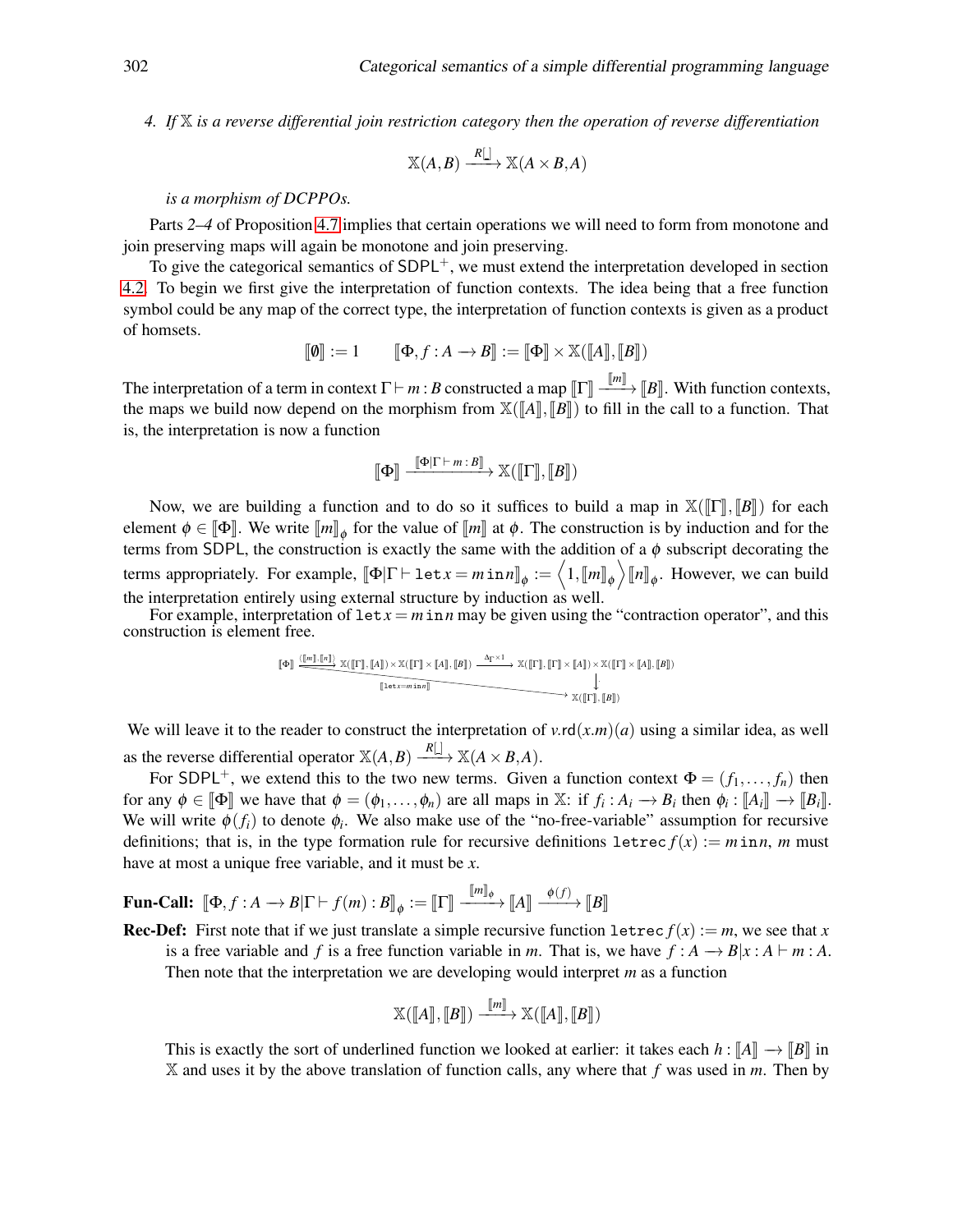Lemma [4.6,](#page-12-1) we may take its fixed point,  $\mu$ . We then get a map  $\llbracket A \rrbracket \xrightarrow{\mu} \llbracket B \rrbracket$  such that  $\llbracket m \rrbracket \mu = \mu$  and is the least defined such map, giving us the interpretation of the recursive function, and we would write  $\exists$  letrec  $f(x) := m\Vert = \mu$ . More generally, in *m* the unique variable condition only applies to ordinary variables, but *m* could have multiple function variables. Then if we translate  $\Phi$ , *f* : *A*  $\rightarrow$  *B*| $x : A \vdash m : B$  we get a map

$$
\llbracket \Phi \rrbracket \times \mathbb{X}(\llbracket A \rrbracket, \llbracket B \rrbracket) \xrightarrow{\llbracket m \rrbracket} \mathbb{X}(\llbracket A \rrbracket, \llbracket B \rrbracket)
$$

We may then apply the second part of Lemma [4.6](#page-12-1) and obtain a parametrized fixed point

$$
\llbracket \Phi \rrbracket \xrightarrow{\mu_f \cdot \llbracket m \rrbracket_{\left(\cdot, f\right)}} \mathbb{X}(\llbracket A \rrbracket, \llbracket B \rrbracket)
$$

Likewise if we translate  $\Phi$ ,  $f : A \rightarrow B|\Gamma \vdash n : C$ , we get a map

$$
\llbracket \Phi \rrbracket \times \mathbb{X}(\llbracket A \rrbracket, \llbracket B \rrbracket) \xrightarrow{\llbracket n \rrbracket} \mathbb{X}(\llbracket \Gamma \rrbracket, \llbracket C \rrbracket)
$$

Then, finally, the interpretation of  $\text{letrec } f(x) := m \text{ in } n$  is defined by the following diagram:

$$
\begin{array}{c}\n[\![\Phi]\!] & \xrightarrow{\langle 1,\mu_f,[\![m]\!]_{\langle \_,f\rangle}\rangle} \begin{array}{c}\n[\![\Phi]\!] \times \mathbb{X}([\![A]\!],[\![B]\!]) \\
[\![\text{letrec}(f(x) := min n]\!] & \downarrow \begin{array}{c}\n[\![n]\!] \\
\mathbb{X}([\![\Gamma]\!],[\![C]\!])\n\end{array}\n\end{array}
$$

We may also define it componentwise as

$$
[\![\texttt{letrec}\, f(x) := m\,\texttt{in}\, n]\!]_\phi := [\![n]\!]_{(\phi,\mu_f,[\![m]\!])_{(\phi,f)}}
$$

Note that the above definition is only well-defined if we can prove that the interpretation  $\llbracket \Phi \rrbracket$   $\frac{\llbracket m \rrbracket}{\llbracket m \rrbracket}$  $\mathbb{X}([\![\Gamma]\!], [\![B]\!])$  always yields a monotone and join preserving function between the DCPPOs, so that in the last step the use of Lemma [4.6](#page-12-1) is justified.

Proposition 4.8. *Let* X *be a basic reverse differential join restriction category, with a specified interpretation structure for* SDPL+*. Then the interpretation of terms in context is always a monotone, join preserving function between the DCPPOs. In particular, the construction is well-defined.*

#### 4.5 Operational semantics

The operational semantics used by [\[2\]](#page-19-1) defined a sublanguage of the raw terms called trace terms. These are generated by the following grammar:

$$
\text{tr} := x \, | \, r \, (r \in \mathsf{R}) \, | \, \text{opt}(r) \, | \, \text{let } x = m \, \text{in} \, n \, | \, * \, | \, (\text{tr}, \text{tr}) \, | \, \text{fst}(\text{tr}) \, | \, \text{snd}(\text{tr})
$$

Abadi and Plotkin also defined a sublanguage of trace terms called values.

$$
v := x | r (r \in R) | * | (v, v)
$$
  

$$
v_{bool} := true | false
$$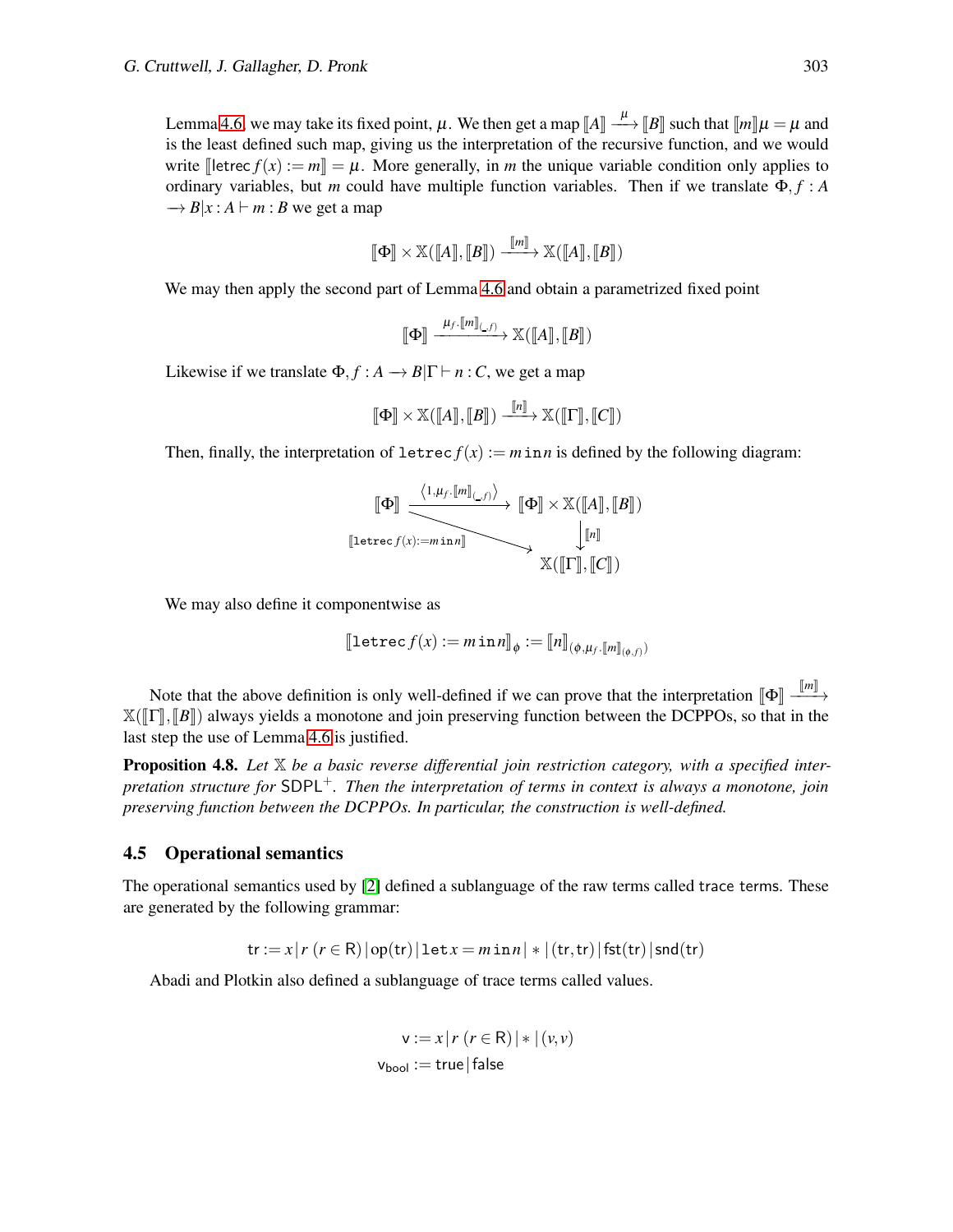The operational semantics of a program then consists of two mutually inductively defined reductions: symbolic evaluation and ordinary evaluation – the former yields a trace term and the latter yields a value. Then the main idea is that to evaluate a term, when you hit a reverse differential,  $v \cdot r d(x, f)(a)$ , you evaluate *f* symbolically, just enough to remove control structures and derivatives giving a trace term. And then this trace term is differentiated symbolically, yielding a trace term, and the evaluation continues.

Note that defining symbolic reverse differentiation does not require any evaluation functions. How-ever, we do at this point require, as [\[2\]](#page-19-1) did, that for each function symbol op  $\in \Sigma(T,U)$  there is an associated a function symbol op<sub>R</sub>  $\in \Sigma(T \times U, T)$ . The idea is that op<sub>R</sub> is the reverse derivative of op. We will write  $v.\text{op}_R(a)$  as notation for  $\text{op}_R(a, v)$ . Then define symbolic reverse differentiation  $v.\mathcal{R}(x.f)(a)$ by induction over trace terms *f* and where *v* and *a* are values:

$$
w.\mathcal{R}(x.y)(a) = \begin{cases} w & x = y \\ 0 & x \neq y \end{cases}
$$
  
\n
$$
w.\mathcal{R}(x.r)(a) = 0 \qquad r \in \mathbb{R}
$$
  
\n
$$
w.\mathcal{R}(x.m+n)(a) = w.\mathcal{R}(x.m)(a) + w.\mathcal{R}(x.n)(a)
$$
  
\n
$$
w.\mathcal{R}(x.\text{op}(m))(a) = \text{let } x = a, t = w.\text{op}_R(m)\text{ int }.\text{rd}(m)(a) \qquad t \text{ fresh}
$$
  
\n
$$
w.\mathcal{R}(x.\text{let } y = d \text{ in } e)(a) = \text{let } x = a, y = d \text{ in } w.\text{rd}(x.e)(a)
$$
  
\n
$$
+ (\text{let } t = w.\text{rd}(y.e)(y)\text{ in } t.\text{rd}(x.d)(a)) \qquad t \text{ fresh}
$$
  
\n
$$
w.\mathcal{R}(x) = 0
$$
  
\n
$$
w.\mathcal{R}(x.(u, v))(a) = \text{let } (y, z) = w \text{ in } y.\mathcal{R}(x.u)(a) + z.\mathcal{R}(x.v)(a)
$$
  
\n
$$
w.\mathcal{R}(x.\text{fst}(m))(a) = \text{let } x = a, t = m \text{ in } (w.0).\mathcal{R}(x.m)(a) \qquad t \text{ fresh}
$$
  
\n
$$
w.\mathcal{R}(x.\text{snd}(m))(a) = \text{let } x = a, t = m \text{ in } (0,w).\mathcal{R}(x.m)(a) \qquad t \text{ fresh}
$$

The let term is also the chain rule but for differentiating with respect to the two variable function  $\Gamma, x, y \vdash$ *n*, so that we get the usual rule  $\partial n/\partial t = \partial n/\partial x \cdot \partial x/\partial t + \partial n/\partial y \cdot \partial y/\partial t$  appropriately reversed.

Also, for the projection rule, one might have expected just  $(w,0) \mathcal{R}(m)(a)$ . Under interpretation we certainly get a term of the form  $R[a\pi_0] = (\overline{a} \times a_0)R[a]$ . However by [**RD.8**],  $(\overline{a} \times 1)R[a] = R[a]$ . We will see below that if our evaluation satisfies a certain property, then the simpler translation is warranted.

Then as long as our interpretation always sends  $op<sub>R</sub>$  to the reverse derivative of  $op$ , then symbolic and formal reverse differentiation agree under interpretation.

<span id="page-15-0"></span>Proposition 4.9 (Symbolic differentiation correctness). *Suppose* X *is a basic reverse differential join restriction category, and suppose that we have a fixed interpretation of* SDPL *into*  $\mathbb{X}$  *for which*  $[\![op_R]\!] =$ *R*[ $\lVert op \rVert$ ] *then for all values a,v and for all traced terms m* 

$$
[\![\mathbf{v}.\mathsf{rd}(x.m)(a)]\!] = [\![\mathbf{v}.\mathscr{R}(x.m)(a)]\!]
$$

We have an analogous proposition for the interpretation of all  $SDPL<sup>+</sup>$ .

<span id="page-15-1"></span>Proposition 4.10 (Symbolic differentiation correctness extended). *Suppose* X *is a basic reverse differential join restriction category, and that we have a fixed interpretation of* SDPL<sup>+</sup> *into* X *for which*  $[op_R] = R[[op]],$  then for all values a, *v* and for all traced terms m:

$$
\llbracket v.\mathsf{rd}(x.m)(a) \rrbracket_{\phi} = \llbracket v.\mathscr{R}(x.m)(a) \rrbracket_{\phi}
$$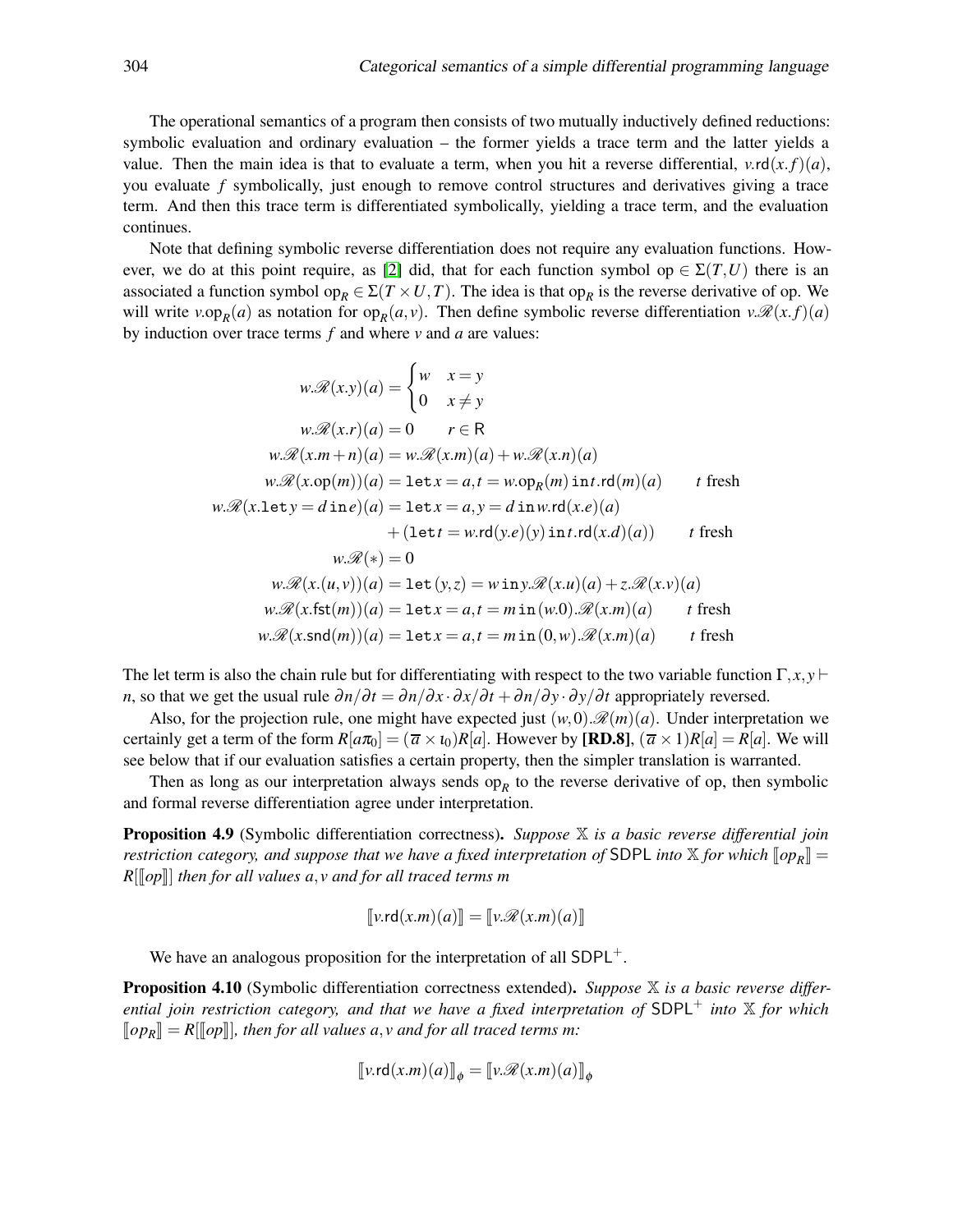We then define the operational semantics of SDPL exactly as done by Abadi and Plotkin [\[2\]](#page-19-1): an operational structure is given by  $(ev, bev, \_R)$  where

$$
\text{ev}_{T,U} : \Sigma(T,U) \times \text{v}_T \longrightarrow \text{v}_U \qquad \text{bev}_T : \text{Pred}(T) \times \text{v}_T \longrightarrow \text{val}_{\text{bool}}
$$

are partial functions. We denote closed value terms  $v$  that have type  $Y$  as  $v_Y$  and the set of closed  $v_{\text{bool}}$  as valbool (these sets are precisely those that require formation in an empty context ⊢ *m* : *A* and ⊢ *b*). Further

$$
{}_{-R}:\Sigma(T,U)\to\Sigma(T\times U,T)\qquad\text{op}\mapsto\text{op}_R
$$

With these three pieces one may define ordinary reduction  $\Rightarrow$  from terms to values and symbolic reduction  $\sim$  from terms to trace terms by induction; see [\[2\]](#page-19-1) for details. For SDPL these reduction relations are formulated with respect to a value environment: this is a mapping of variable names to closed value terms. For SDPL<sup>+</sup> we also require a function environment: this is a mapping  $\varphi$  of function names to closures. A closure is a tuple  $(\varphi, f, x, m)$  where *m* has at most the free ordinary variable *x*, and additionally, all the free function variables in *m* except *f* are in the domain of  $\varphi$ . The idea is that closures are created when evaluating letrec  $f(x) := m \text{ in } n$ ; if our current function environment is  $\varphi$  we extend it with  $(\varphi, f, x, m)$  and continue evaluating  $n -$  this way if *n* calls *f* then the definition of *f* can be looked up in the function environment, and any symbol that the body of *f* requires to operate will be there too.

# 5 Denotational Semantics

An interpretation structure  $(A \in X_0, (1 \stackrel{a_r}{\longrightarrow} A)_{r \in R}, \llbracket \cdot \rrbracket_r, \llbracket \cdot \rrbracket_r)$  is a **differentially denotational inter**pretation structure when

- 1. For all closed value terms of v we have that  $1 \xrightarrow{\llbracket \vee \rrbracket} \llbracket A \rrbracket$  is a total point of  $\llbracket A \rrbracket$ ;
- 2. For all op  $\in \Sigma$  we have  $R[[op]] = [op_R];$
- 3. For all closed value terms  $v \in v_A$  we have

$$
\begin{array}{ccc}\n1 & \xrightarrow{\llbracket \mathbf{v} \rrbracket} & \llbracket A \rrbracket & & 1 \xrightarrow{\llbracket \mathbf{v} \rrbracket} & \llbracket A \rrbracket \\
\downarrow \text{[op]} & & \\
\llbracket \mathbf{ev}(\mathsf{op}, \mathbf{v}) \rrbracket_{H} & & \downarrow \llbracket \mathsf{op} \rrbracket_{H} \\
\llbracket B \rrbracket & & 1\n\end{array}
$$

where *H* is either *T* or *F*. In particular, both sides may be undefined, but they must be undefined simultaneously.

The idea behind showing that a denotational semantics captures a language's operational semantics is that if  $m \Rightarrow v$  then  $\llbracket m \rrbracket = \llbracket v \rrbracket$ . However, the operational semantics for SDPL and SDPL<sup>+</sup> is defined with respect to value and function environments, and we have two operational relations. Interpreting a term *m* with free variables  $x_1, \ldots, x_n$  in a value environment  $\{x_i := v_i\}_{1 \le i \le i}$  is straightforward: since each *v<sub>i</sub>* is a closed term, first interpret *m* as above:  $\llbracket \Gamma \rrbracket \xrightarrow{[m]} \llbracket B \rrbracket$ , and then precompose with the point of  $\llbracket \Gamma \rrbracket$ given by  $1 \xrightarrow{\langle [\![v_i]\!] \rangle_{i \leq n}} [\![\Gamma]\!]$ . Next we need the following lemma:

Lemma 5.1. *The interpretation of terms of* SDPL<sup>+</sup> *extends to allow the construction of an element of* <sup>J</sup>Φ<sup>K</sup> *for each function environment* <sup>ϕ</sup> *whose domain is* <sup>Φ</sup>*.*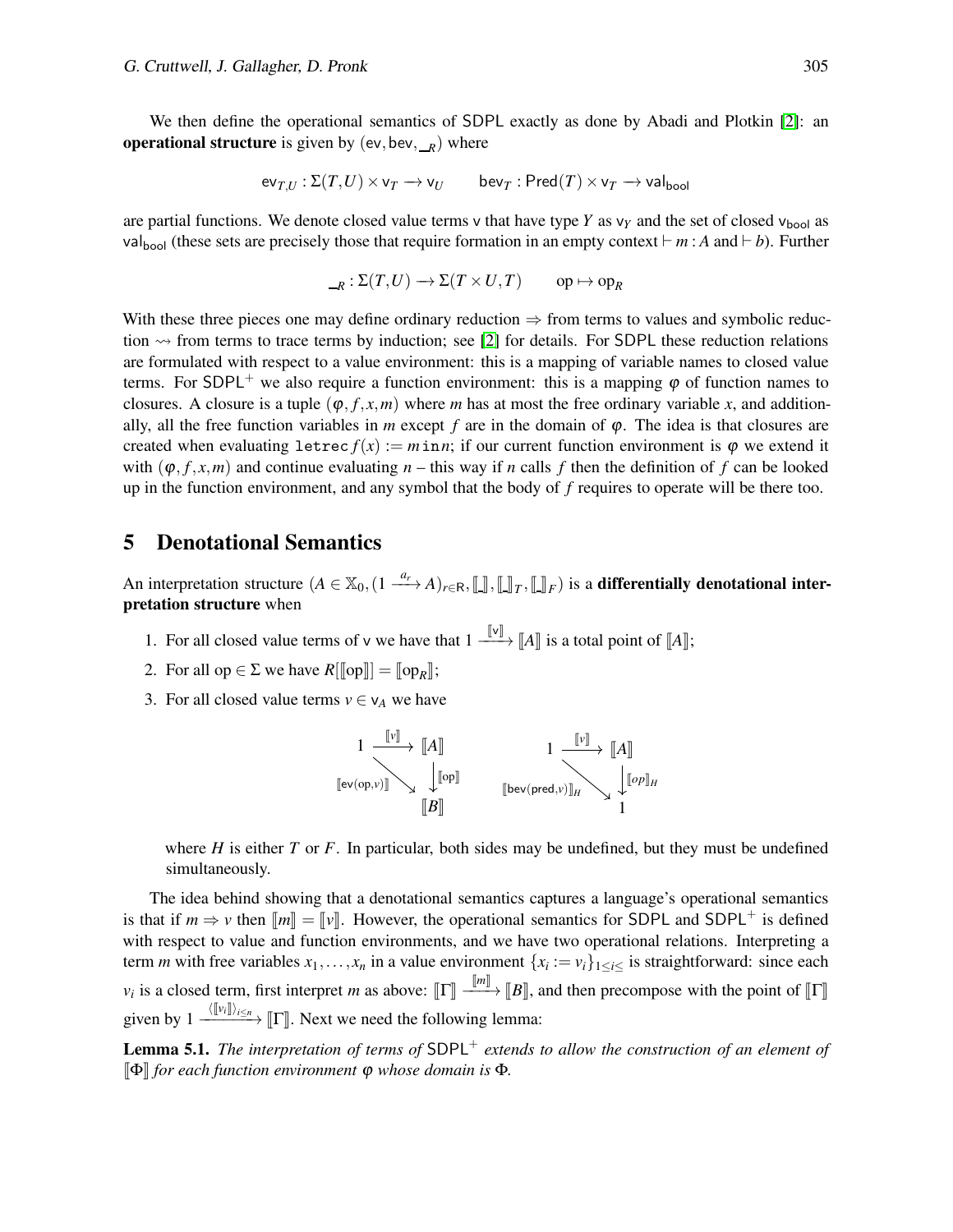Note that for any trace term *c* it always fully evaluates. It requires no function context because it has no function symbols, and we have that for any value environment  $\rho$ ,  $c \Rightarrow v$  for some closed value term *v*.

The goal is then to prove the following theorem by mutual induction: for any term *m*, any value environment  $\rho$ , and function environment  $\varphi$ , we have that if  $m \rightarrow c$  then

$$
\llbracket m \rrbracket = \llbracket c \rrbracket = \llbracket v \rrbracket.
$$

## 6 Potential operational improvements

In this section we describe additional properties our categorical semantics has that may lead to a more refined operational semantics.

The compatibility between differentiation and restriction: **[RD.8,9]** state essentially that the definedness of the reverse derivative of a term is completely determined by the term itself. This is relevant to a more efficient semantics: the operational semantics used here has the property that when taking the reverse derivative over looping or recursive constructs, we first build a trace term, which turns out to be a (long) series of let expressions that describe the evolution of the state of the computation. We then symbolically differentiate these let expressions which always results in the creation of a sum of two expressions for each such let expression – and the number of let expressions created by recursion or looping is the number of times that the function recursed or the number of times the loop ran. Thus we quickly get wide trees of sums of symbolic terms that need to be evaluated. However, at each step of this process, one of these terms is of the form  $v \cdot r d(x,m)(a)$  where *x* does not occur freely in *m*, and hence can be proven to always evaluate to 0 if it evaluates to anything. Our semantics has the following property

Lemma 6.1. *For any term m in which x does not occur*

$$
\llbracket v.\mathsf{rd}(x.m)(a) \rrbracket = \langle 1, \langle \llbracket a \rrbracket, \llbracket v \rrbracket \rangle \rangle \llbracket m \rrbracket 0
$$

And moreover, the let expressions that get zeroed out have all their subterms occuring in the term that does not get zeroed out. We then have the following lemma

Lemma 6.2. *If we added the rule*

$$
x \notin \mathsf{fv}(e) \Rightarrow w.\mathscr{R}(x.\mathit{let}\,y = d\mathit{ine})(a) := \mathit{let}\,x = a, y = d, t = w.\mathsf{rd}(y.e)(y)\mathit{int}.\mathsf{rd}(x.d)(a)
$$

#### *Then Propositions [4.9](#page-15-0) and [4.10](#page-15-1) would still hold.*

This gives an operational semantics where differentiating over looping constructs does not have a branching blowup, and hence experiences an exponential speedup.

Reverse differential restriction categories, as we have seen earlier, allow forming a forward derivative from the reverse derivative. They also allow forming a reverse derivative from that forward derivative. In a reverse differential restriction category, **[RD.6]** is equivalent to the requirement that the process of going from a reverse derivative to a forward derivative and then back to a reverse derivative gives exactly the starting reverse derivative.

**Lemma 6.3.** For any map from  $A \times B \stackrel{f}{\longrightarrow} C$  define a map  $A \times C \stackrel{f^{\dagger[A]}}{ \longrightarrow} (-I_0 \times I)R[f] \pi_1 \longrightarrow B$ . We always get a *forward derivative as*  $D[f]:=R[f]^{\dagger[A]}$ . Then [**RD.6**] is equivalent to requiring that  $D[f]^{\dagger[A]}=R[f]$ .

This kind of coherence for defining forward derivatives from their reverse could be useful in using the forward derivative and then converting back via daggering the result.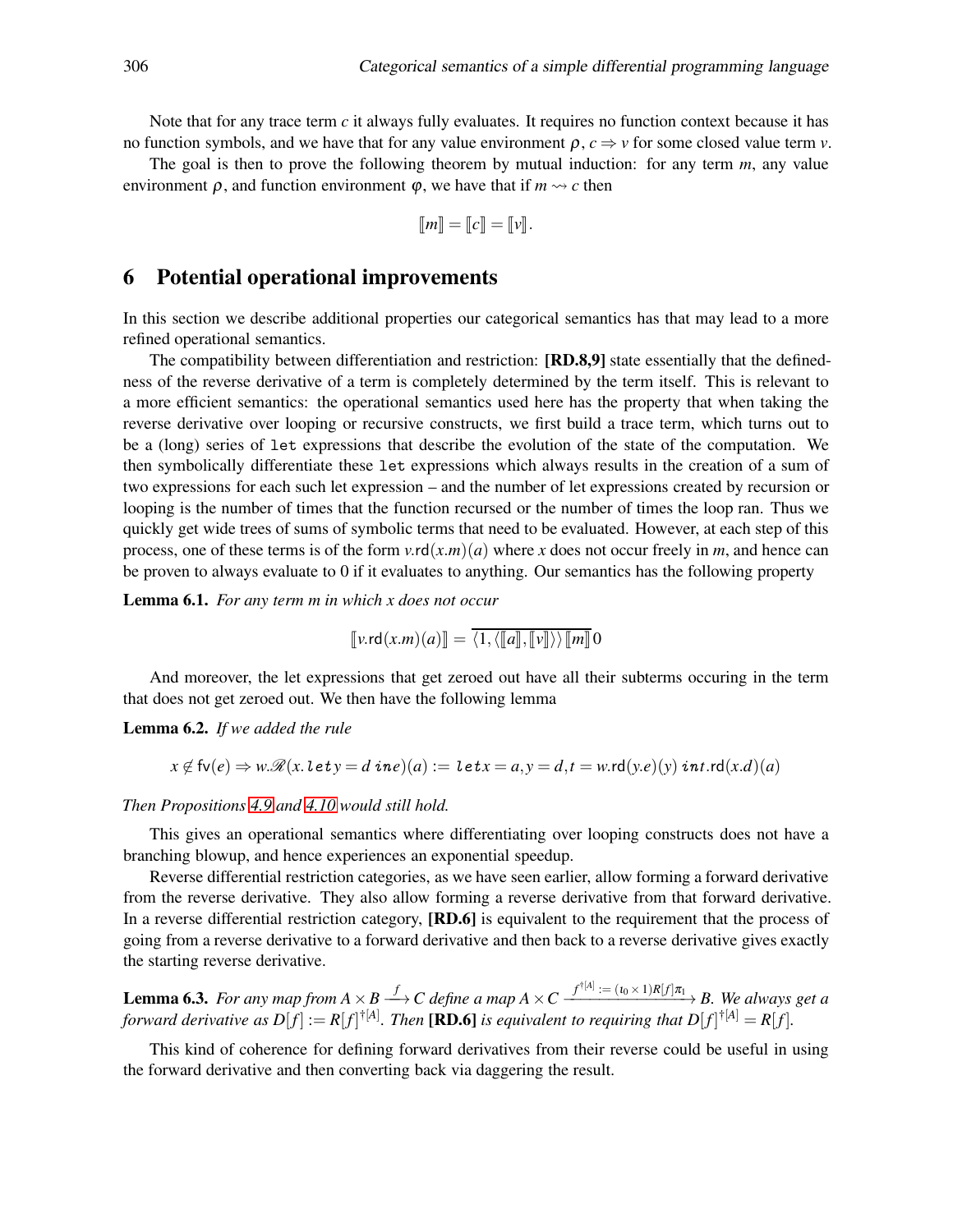Lemma 6.4. *For any operational symbol op if the evaluation function used by the operational semantics satisfies*

$$
\mathsf{eval}(\mathsf{snd}(op_{RRR},(((a,0),0),(0,b)))) = \mathsf{eval}(op_{R},(a,b))
$$

*then this can be modelled in any reverse differential restriction category. Moreover, for every term m we have*

$$
\llbracket \mathsf{rd}(x.\mathsf{rd}(y.\mathsf{rd}(z.m)(a).y)(b).x)(c).w \rrbracket = \llbracket b \rrbracket \llbracket c \rrbracket \llbracket \mathsf{rd}(z.m)(a).w \rrbracket
$$

Crucially for the above, we require [RD.6].

An aspect of forward differentiation that is modelled in our semantics is that differentiating a differential with respect to its "direction" is just substitution. That is  $fd(x.fd(y.m)(a).x)(b).y = fd(y.m)(a).y$ is modelled. This uses [RD.6]. More generally, we can modify the type system slightly to keep track of the arguments that a term is differentiated to by introducing another context, which we call a linearity context. Then the typing judgment for the reverse differential term would have two forms:

$$
\frac{\Gamma, x : A|\Delta \vdash m : B}{\Gamma, a : A|\Delta, v : B \vdash \text{rdx.m}(a) \cdot v : A \qquad a, v \text{ fresh}} \qquad \frac{\Gamma|\Delta, x : A \vdash m : B}{\Gamma, a : A|\Delta, v : B \vdash \text{rdx.m}(a) \cdot v : A \qquad a, v \text{ fresh}}
$$

And if we are forward differentiating with respect to a variable from the linearity context: i.e., if we form the forward derivative of a term with respect to a variable from the linearity context; i.e., if  $\nu$  was in the linearity context of a term *m* and we form  $fd(v.m)(a) . w$ , then operational reduction

$$
fd(v.m)(a).w \rightsquigarrow let v = w in m
$$

is modelled in our semantics. This means that we can completely avoid doing differentiation in some cases, at the cost of having to carry around more type information. There is a similar version of this rule for reverse derivatives and it has to do with "colet" expressions. In SDPL we can use the reverse derivative to create a term that substitutes linearly into the output variable of a term. We could use these "colet" expressions and allow for speedups of reverse derivatives as well. It might also be interesting to characterize these constructions in their own right. This approach also allows us to force [RD.6] into the operational semantics.

The axiom [RD.7], dealing with the symmetry of mixed partial derivatives, may also have a role to play in simplifying the operational semantics. Some machine-learning algorithms use the Hessian of the error function to optimize backpropagation itself, allowing for both more efficient and effective training (for one example, see [\[30,](#page-20-21) [43\]](#page-20-22)). These second derivatives are expected to satisfy a higher dimensional analog of the chain rule. In fact one might expect in general higher analogs of the chain rule to hold, which are sometimes called the Faa di Bruno formulae for higher chain rules on terms of the form  $\partial^n(fg)$ . These expected formulae will all hold in our semantics due to a result that shows [CD.6,7] are equivalent to having all the Faa di Bruno formulae [\[19\]](#page-19-8). These higher chain rule expansions can be used to determine a slightly different operational semantics for  $rd(x.m)(a)$ . *v* expressions, where the chain rule is maximally expanded first, and linearity reductions occur, and then symbolic differentiation is used. While it is unclear if this is more efficient, it would make things simpler, as it would guarantee that the operational semantics captured the higher chain rule formulae without having to make a requirement of the evaluation function on  $op_{RRR}$ .

#### References

<span id="page-18-0"></span>[1] Mart´ın Abadi, Paul Barham, Jianmin Chen, Zhifeng Chen, Andy Davis, Jeffrey Dean, Matthieu Devin, Sanjay Ghemawat, Geoffrey Irving, Michael Isard, Manjunath Kudlur, Josh Levenberg, Rajat Monga, Sherry Moore,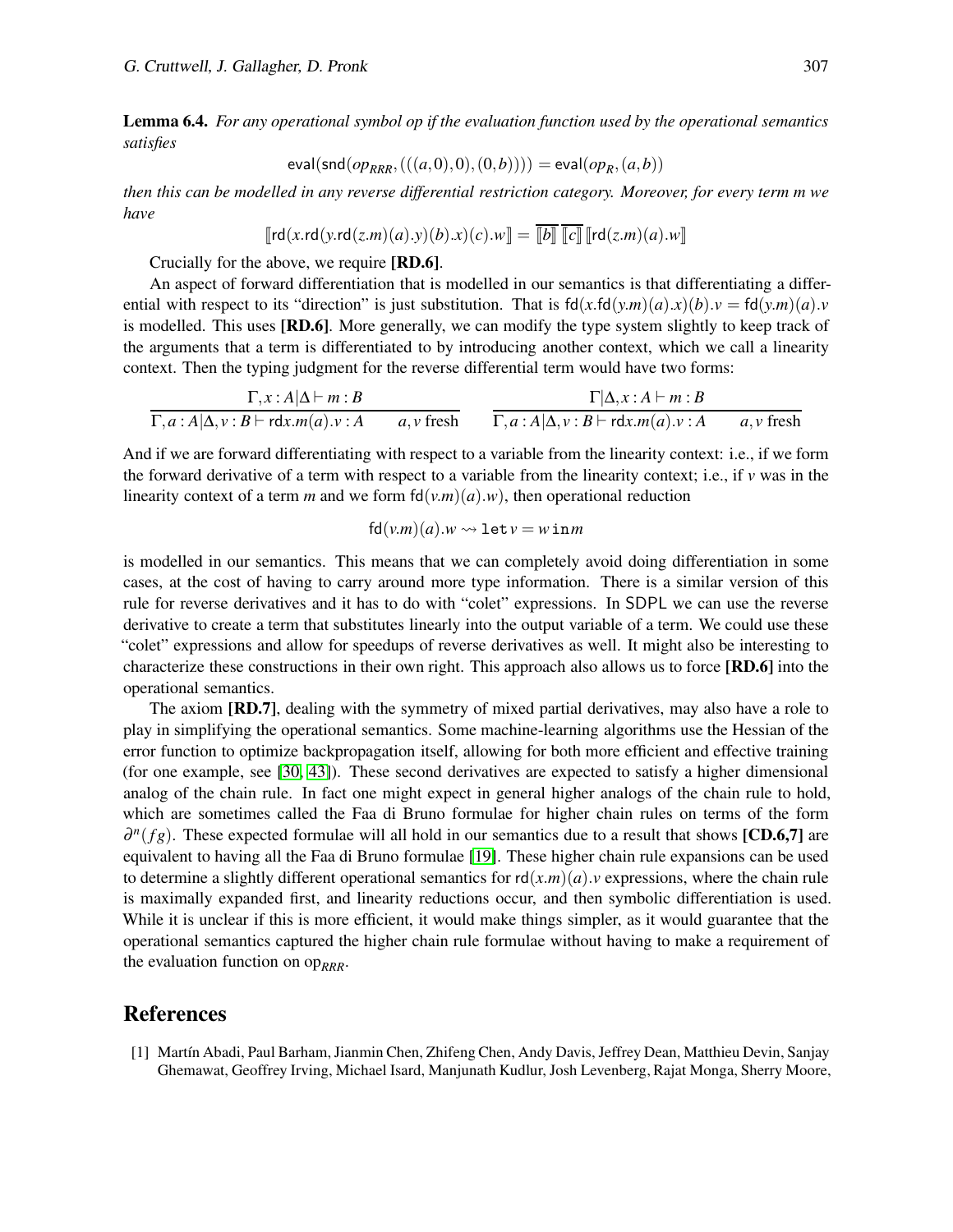Derek G. Murray, Benoit Steiner, Paul Tucker, Vijay Vasudevan, Pete Warden, Martin Wicke, Yuan Yu, and Xiaoqiang Zheng. Tensorflow: a system for large-scale machine learning. *12th USENIX Symposium on Operating Systems Design and Implementation(OSDI 16)*, pages 265 – 283, 2016.

- <span id="page-19-1"></span>[2] Martin Abadi and Gordon D. Plotkin. A simple differentiable programming language. *Proceedings of the ACM on Programming Languages*, 4:38:1 – 38:28, 2019. [doi:10.1145/3371106](http://dx.doi.org/10.1145/3371106).
- <span id="page-19-14"></span>[3] Jiří Adámek, Stefan Milius, and Jiří Velebil. Elgot algebras. *Electronic Notes Theoretical Computer Science*, 155:87–109, 2006. [doi:10.1016/j.entcs.2005.11.053](http://dx.doi.org/10.1016/j.entcs.2005.11.053).
- <span id="page-19-0"></span>[4] Atilim Günes Baydin, Barak A. Pearlmutter, Alexey Andreyevich Radul, and Jeffrey Mark Siskind. Automatic differentiation in machine learning: a survey. *Journal of Machine Learning Research*, 18(153):1 – 43, 2018.
- <span id="page-19-5"></span>[5] James Bergstra, Olivier Breuleux, Frédéric Bastien, Pascal Lamblin, Razvan Pascanu, Guillaume Desjardins, Joseph Turian, David Warde-Farley, and Yoshua Bengio. Theano: A cpu and gpu math expression compiler. *Proceedings of the Python for scientific computing conference (SciPy)*, 4, 2010. [doi:10.25080/Majora-92bf1922-003](http://dx.doi.org/10.25080/Majora-92bf1922-003).
- <span id="page-19-17"></span>[6] W. Bertram, H. Glöckner, and K.-H. Neeb. Differential calculus over general base fields and rings. *Expositiones Mathematicae*, 22(3):213 – 282, 2004. [doi:10.1016/s0723-0869\(04\)80006-9](http://dx.doi.org/10.1016/s0723-0869(04)80006-9).
- <span id="page-19-13"></span>[7] S. Bloom and Z. Esik. *Iteration theories*. Springer - EATCS Series, 1993. [doi:10.1007/978-3-642-78034-9\\_7](http://dx.doi.org/10.1007/978-3-642-78034-9_7).
- <span id="page-19-3"></span>[8] R. Blute, R. Cockett, and R. Seely. Cartesian Differential Categories. *Theory and Applications of Categories*, 22:622–672, 2009.
- <span id="page-19-18"></span>[9] R.F. Blute, J.R.B. Cockett, and R.A.G. Seely. Differential categories. *Mathematical structures in computer science*, 16(6):1049–1083, 2006.
- <span id="page-19-6"></span>[10] Aloïs Brunel, Damiano Mazza, and Michele Pagani. Backpropagation in the simply typed lambda-calculus with linear negation. *Proc. ACM Program. Lang.*, 4(POPL), December 2019. [doi:10.1145/3371132](http://dx.doi.org/10.1145/3371132).
- <span id="page-19-7"></span>[11] J.R.B. Cockett and G.S.H. Cruttwell. Differential bundles and fibrations for tangent categories. *Cahiers de Topologie et Geométrie Différentielle Catégoriques, LIX(1):10–92, 2018.*
- <span id="page-19-15"></span>[12] J.R.B. Cockett, G.S.H. Cruttwell, and J.D. Gallagher. Differential restriction categories. *Theory and Applications of Categories*, 25(21):537–613, 2011.
- <span id="page-19-12"></span>[13] J.R.B. Cockett, P.J.W. Hofstra, and P. Hrubeš. Total maps of turing categories. *Electronic Notes in Theoretical Computer Science*, 308:129–146, 2014. Proceedings of the 30th Conference on the Mathematical Foundations of Programming Semantics (MFPS XXX). [doi:10.1016/j.entcs.2014.10.008](http://dx.doi.org/10.1016/j.entcs.2014.10.008).
- <span id="page-19-4"></span>[14] J.R.B. Cockett and Stephen Lack. Restriction categories I: categories of partial maps. *Theoretical Computer Science*, 270(1):223 – 259, 2002. [doi:10.1016/S0304-3975\(00\)00382-0](http://dx.doi.org/10.1016/S0304-3975(00)00382-0).
- <span id="page-19-9"></span>[15] R. Cockett and G. Cruttwell. Differential structure, tangent structure, and SDG. *Applied Categorical Structures*, 22:331–417, 2014. [doi:10.1007/s10485-013-9312-0](http://dx.doi.org/10.1007/s10485-013-9312-0).
- <span id="page-19-2"></span>[16] R. Cockett, G. Cruttwell, J. Gallagher, J-S. Lemay, B. MacAdam, G. Plotkin, and D. Pronk. Reverse derivative categories. *arxiv:1910.07065*, (18):1–25, 2019.
- <span id="page-19-16"></span>[17] R. Cockett and S. Lack. Restriction categories III: colimits, partial limits and extensivity. *Mathematical Structures in Computer Science*, 17(4):775–817, 2007. [doi:10.1017/S0960129507006056](http://dx.doi.org/10.1017/S0960129507006056).
- <span id="page-19-10"></span>[18] R. Cockett and E. Manes. Boolean and classical restriction categories. *Mathematical Structures in Computer Science*, 19(2):357–416, 2009. [doi:10.1017/s0960129509007543](http://dx.doi.org/10.1017/s0960129509007543).
- <span id="page-19-8"></span>[19] R. Cockett and R. Seely. The Fa´a Di Bruno Construction. *Theory and Applications of Categories*, 25:294– 425, 2011.
- <span id="page-19-11"></span>[20] Robin Cockett, Joaquín Díaz-Boïls, Jonathan Gallagher, and Pavel Hrubeš. Timed sets, functional complexity, and computability. *Electronic Notes in Theoretical Computer Science*, 286:117–137, 2012. Proceedings of the 28th Conference on the Mathematical Foundations of Programming Semantics (MFPS XXVIII). [doi:10.1016/j.entcs.2012.08.009](http://dx.doi.org/10.1016/j.entcs.2012.08.009).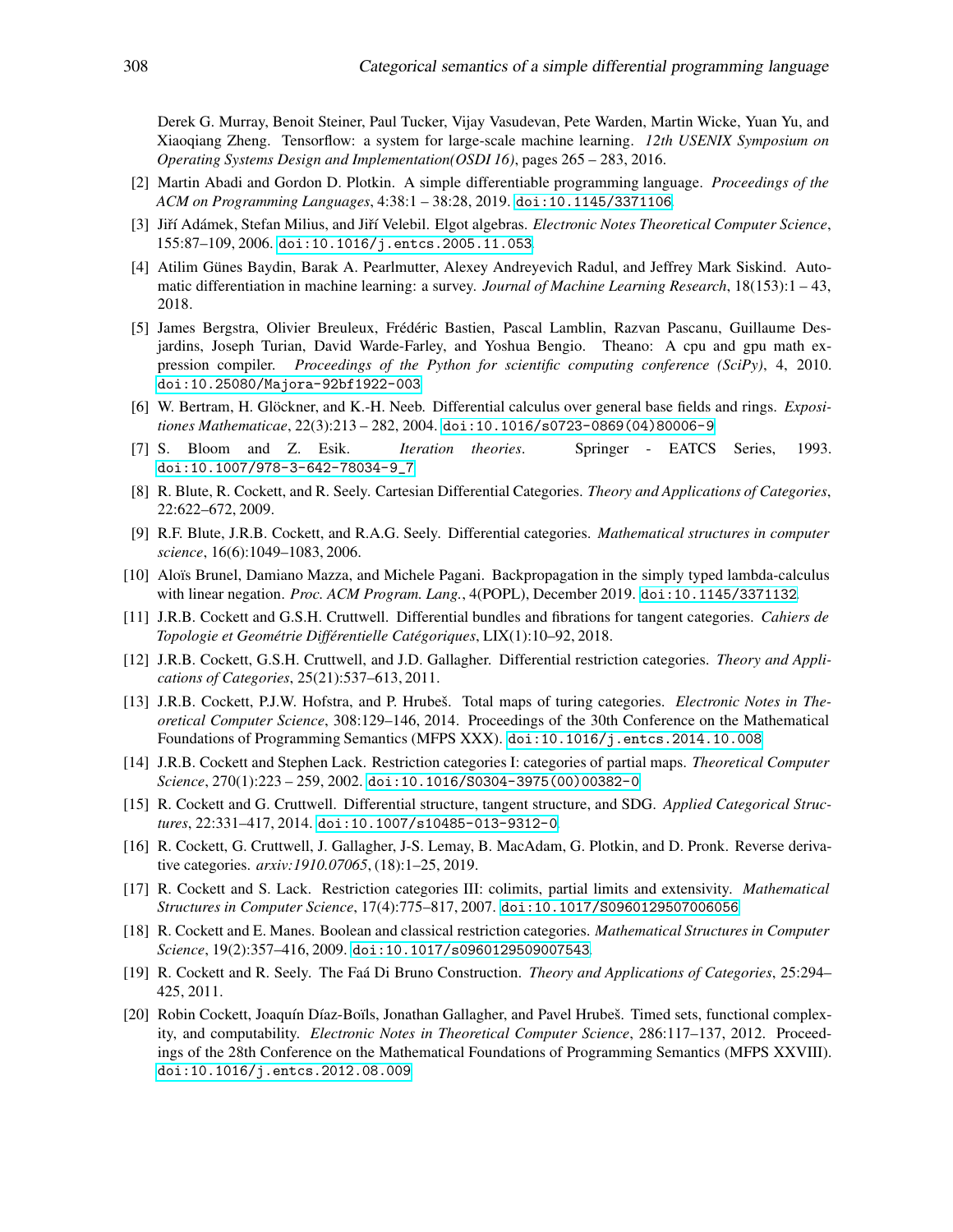- <span id="page-20-7"></span>[21] Robin Cockett, Xiuzhan Guo, and Pieter Hofstra. Range categories II: Towards regularity. *Theory and applications of categories*, 26(18):453–500, 2012.
- <span id="page-20-9"></span><span id="page-20-5"></span>[22] J. H. Conway. *Regular algebra and finite machines*. Chapman and Hall Mathematics Series, 1971.
- [23] E. Dubuc. Sur les modéles de la géométrie différentielle synthétique. *Cahiers de Topologie Géométrie Differentielle Cat ´ egoriques ´* , 20(1):231–279, 1979.
- <span id="page-20-12"></span>[24] E. Dubuc and A. Kock. On 1-Form Classifiers. *Communications in Algebra*, 12(12):1471–1531, 1984. [doi:10.1080/00927878408823064](http://dx.doi.org/10.1080/00927878408823064).
- <span id="page-20-10"></span>[25] Calvin C. Elgot. *Monadic Computation and Iterative Algebraic Theories*, pages 179–234. Springer New York, New York, NY, 1982. [doi:10.1007/978-1-4613-8177-8\\_6](http://dx.doi.org/10.1007/978-1-4613-8177-8_6).
- <span id="page-20-2"></span>[26] Conal Elliott. The simple essence of automatic differentiation. *Proceedings of the ACM on Programming Languages*, 2(ICFP):70, 2018. [doi:10.1145/3236765](http://dx.doi.org/10.1145/3236765).
- <span id="page-20-19"></span>[27] M. P. Fiore and G. D. Plotkin. An axiomatisation of computationally adequate domain theoretic models of fpc. In *Proceedings Ninth Annual IEEE Symposium on Logic in Computer Science*, pages 92–102, 1994. [doi:10.1109/lics.1994.316083](http://dx.doi.org/10.1109/lics.1994.316083).
- <span id="page-20-6"></span>[28] J. Gallagher. *The differential lambda-calculus: syntax and semantics for differential geometry*. PhD thesis, University of Calgary, 2009.
- <span id="page-20-21"></span><span id="page-20-11"></span>[29] J. Gallagher. What is a differential partial combinatory algebra? Master's thesis, University of Calgary, 2011.
- [30] B. Ghorbani, S. Krishnan, and Y. Xiao. An investigation into neural net optimization via hessian eigenvalue density. *Proceedings of Machine Learning Research*, 97, 2019.
- <span id="page-20-8"></span>[31] Brett Giles. *An investigation of some theoretical aspects of reversible computing*. PhD thesis, University of Calgary, 2014.
- <span id="page-20-16"></span><span id="page-20-0"></span>[32] Ian Goodfellow, Yoshua Bengio, and Aaron Courville. *Deep Learning*. MIT Press, 2016.
- [33] Marco Grandis. Cohesive categories and manifolds. *Annali di Matematica Pura ed Applicata*, 157(1):199– 244, 1990. [doi:10.1007/bf01765319](http://dx.doi.org/10.1007/bf01765319).
- <span id="page-20-3"></span>[34] A. Kock. *Synthetic differential geometry*. Cambridge University Press, 1981. [doi:10.1017/cbo9780511550812](http://dx.doi.org/10.1017/cbo9780511550812).
- <span id="page-20-4"></span>[35] R. Lavendhomme. *Basic Concepts of Synthetic Differential Geometry*. Kluwer Texts in Mathematical Sciences. Kluwer Academic Publishers, 1996. [doi:10.1007/978-1-4757-4588-7](http://dx.doi.org/10.1007/978-1-4757-4588-7).
- <span id="page-20-14"></span>[36] Dougal Maclaurin, David Duvenaud, and Ryan P. Adams. Autograd: effortless gradients in numpy. *ICML 2015 AutoML Workshop*, 238, 2015.
- <span id="page-20-15"></span><span id="page-20-13"></span>[37] C. Nester. Turing categories and realizability. Master's thesis, University of Calgary, 2017.
- [38] Adam Paszke, Sam Gross, Francisco Massa, Adam Lerer, James Bradbury, Gregory Chanan, Trevor Killeen, Zeming Lin, Natalia Gimelshein, and Luca et al Antiga. Pytorch: An imperative style, high-performance deep learning library. *Advances in Neural Information Processing Systems*, pages 8024 – 8035, 2019.
- <span id="page-20-1"></span>[39] Barak A. Pearlmutter and Jeffrey Mark Siskind. Reverse-mode ad in a functional framework: Lambda the ultimate backpropagator. *ACM Trans. Program. Lang. Syst.*, 30(2), March 2008. [doi:10.1145/1330017.1330018](http://dx.doi.org/10.1145/1330017.1330018).
- <span id="page-20-18"></span>[40] G.D. Plotkin. LCF considered as a programming language. *Theoretical Computer Science*, 5(3):223 – 255, 1977. [doi:10.1016/0304-3975\(77\)90044-5](http://dx.doi.org/10.1016/0304-3975(77)90044-5).
- <span id="page-20-17"></span>[41] Dana S. Scott. A type-theoretical alternative to ISWIM, CUCH, OWHY. *Theoretical Computer Science*, 121(1–2):411–440, 1993. [doi:10.1016/0304-3975\(93\)90095-b](http://dx.doi.org/10.1016/0304-3975(93)90095-b).
- <span id="page-20-20"></span>[42] Alfred Tarski. A lattice-theoretical fixpoint theorem and its applications. *Pacific Journal of Mathematics*, 5(2):285 – 309, 1955. [doi:10.2140/pjm.1955.5.285](http://dx.doi.org/10.2140/pjm.1955.5.285).
- <span id="page-20-22"></span>[43] L. Tzu-Mao. *Differentiable Visual Computing*. PhD thesis, Massachusetts Institute of Technology, 2019.